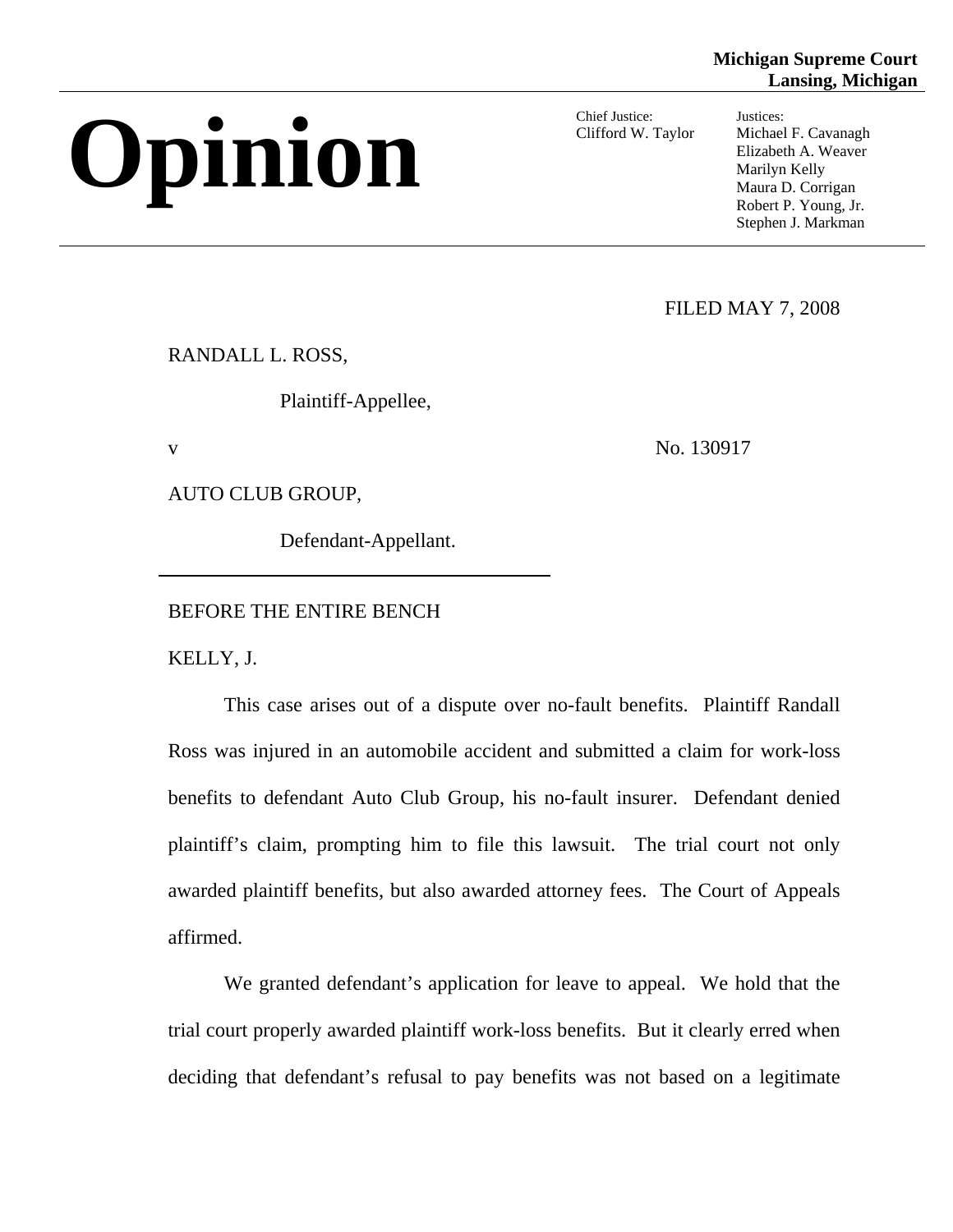question of statutory interpretation. As a consequence, we affirm the Court of Appeals judgment that plaintiff is entitled to work-loss benefits, but reverse its affirmance of the award of attorney fees.

# I. FACTS

the Internal Revenue Code. $2$ Plaintiff was injured in an automobile accident. At the time of the accident, he was the sole shareholder and sole employee of Michigan Packing Company, Inc. Plaintiff had incorporated this entity under the Business Corporation Act  $(BCA)^1$  and, for federal tax purposes, had filed an election under subchapter S of

As a result of his injuries, plaintiff was unable to work. He made a claim to defendant for work-loss benefits. In support of his claim, plaintiff provided defendant with W-2 forms showing that Michigan Packing had paid plaintiff wages in 2001 through  $2003.<sup>3</sup>$ 

methodology set forth by the Court of Appeals in *Adams v Auto Club Ins Ass'n*.<sup>4</sup> Defendant denied plaintiff's claim. It relied on the benefit-calculation

<sup>1</sup> MCL 450.1101 *et seq.* 

<sup>&</sup>lt;sup>2</sup> Subchapter S of the Internal Revenue Code, 26 USC 1361 through 1379, allows a qualifying corporation to avoid federal taxation at the corporate level, instead creating a "pass-through" of income that is taxed at the shareholder level. *Chocola v Dep't of Treasury*, 422 Mich 229, 236; 369 NW2d 843 (1985).

<sup>&</sup>lt;sup>3</sup> Michigan Packing paid plaintiff wages of \$16,200 in 2001, \$11,250 in 2002, and \$12,150 in 2003.

<sup>4</sup>*Adams v Auto Club Ins Ass'n,* 154 Mich App 186; 397 NW2d 262 (1986).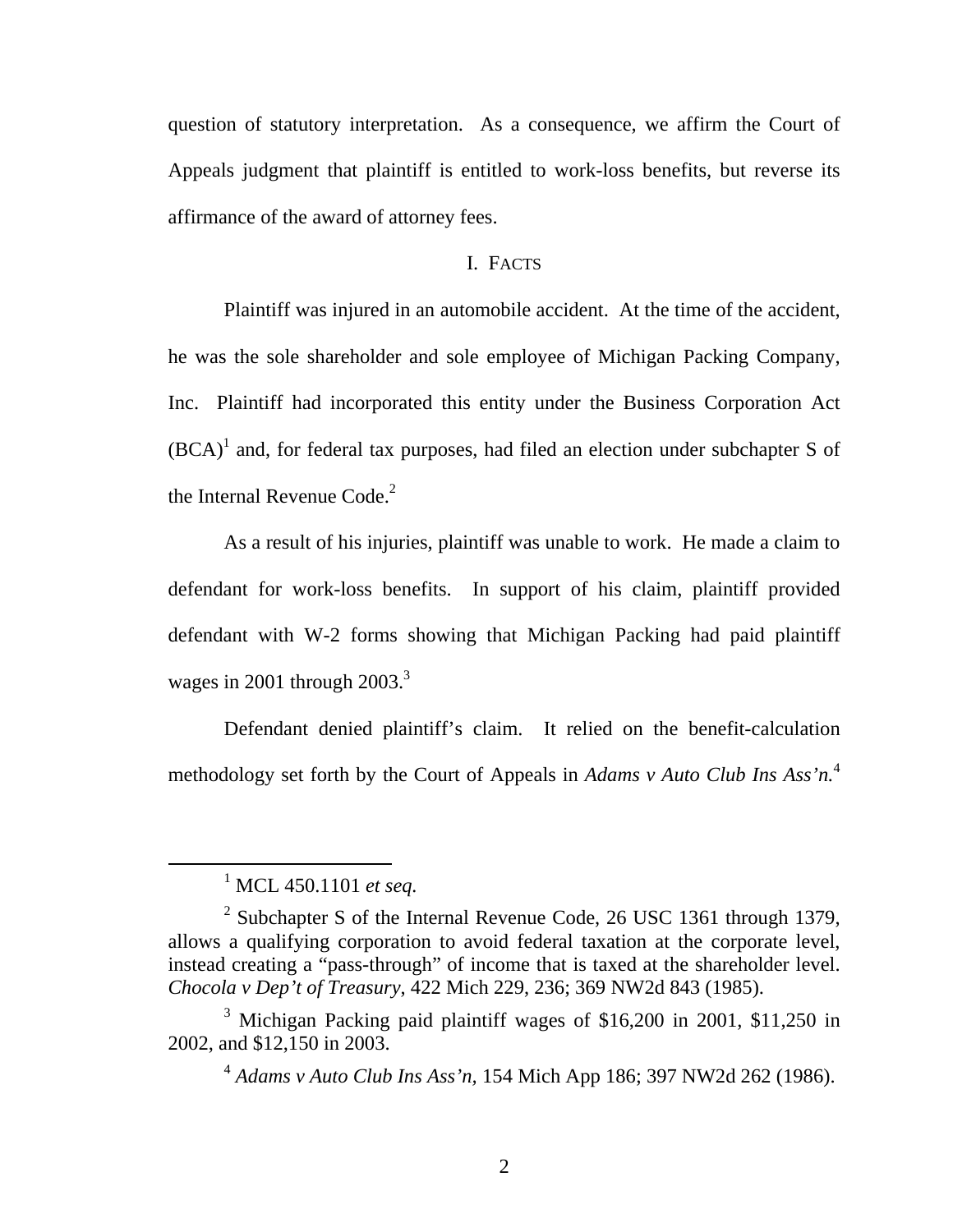because Michigan Packing operated at a loss during the years at issue.<sup>5</sup> Defendant concluded that plaintiff had failed to establish a claim for lost income

Plaintiff filed this lawsuit on May 6, 2004. The trial court granted his motion for summary disposition, ruling that he was entitled to work-loss benefits based on his wages. The court also awarded attorney fees under MCL 500.3148(1), the no-fault act's attorney-fee provision. It found that defendant had unreasonably delayed making payment to plaintiff. Defendant moved for reconsideration. The trial court denied the motion, and defendant appealed in the Court of Appeals.

The Court of Appeals affirmed in a published opinion.<sup>6</sup> It held that the trial court had properly rejected the benefit-calculation methodology proposed by defendant and had correctly granted benefits based on plaintiff's wages.<sup>7</sup> The Court of Appeals also held that the trial court had not clearly erred by awarding attorney fees.<sup>8</sup> It found defendant's denial unreasonable because defendant had relied on a case having facts dissimilar to those of this case. Moreover, plaintiff

<sup>&</sup>lt;sup>5</sup> Michigan Packing lost \$21,828 in 2001, \$28,179 in 2002, and \$35,208 in 2003.

<sup>6</sup>*Ross v Auto Club Group*, 269 Mich App 356; 711 NW2d 787 (2006).

<sup>7</sup>*Id.* at 361-362.

<sup>8</sup>*Id.* at 362.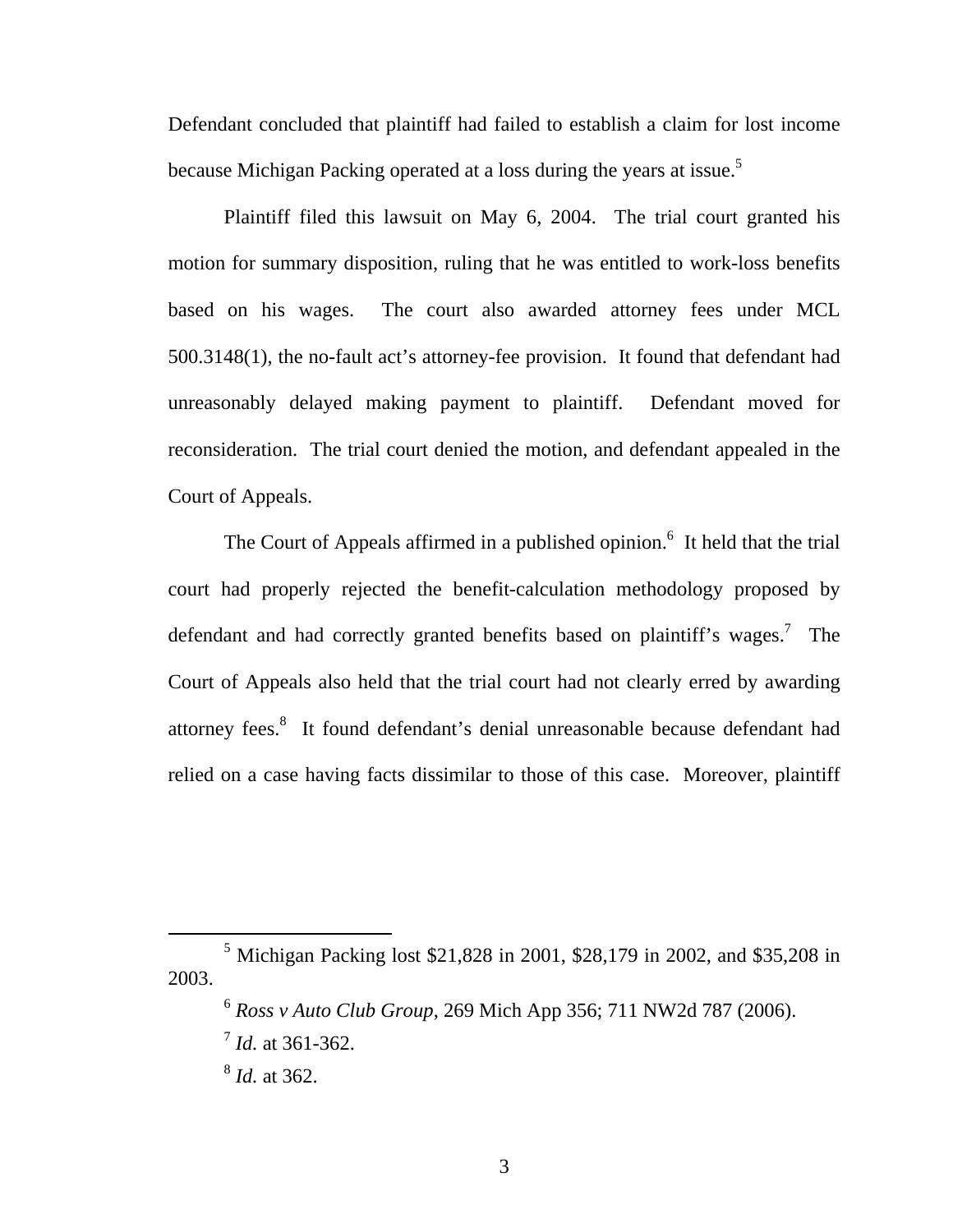had supplied W-2 forms supporting his claim. $9$  The Court denied defendant's motion for reconsideration.

leave to appeal to consider both the attorney-fee issue and the benefits issue.<sup>11</sup> Defendant applied for leave to appeal in this Court. Initially, we denied the application, but later granted defendant's motion for reconsideration. On March 7, 2007, this Court heard oral argument concerning whether "the Court of Appeals correctly affirmed the trial court's award of attorney fees to plaintiff pursuant to MCL  $500.3148(1)$ .<sup>"10</sup> After hearing argument on the application, we granted

## II. STANDARD OF REVIEW

benefits. Issues of statutory interpretation are reviewed de novo.<sup>12</sup> This case requires us to decide whether the lower courts properly interpreted the no-fault act in determining that plaintiff is entitled to work-loss

We also review the award of attorney fees. The no-fault act provides for attorney fees when an insurance carrier unreasonably withholds benefits.<sup>13</sup> The trial court's decision about whether the insurer acted reasonably involves a mixed question of law and fact. What constitutes reasonableness is a question of law, but

- <sup>12</sup> People v Barbee, 470 Mich 283, 285; 681 NW2d 348 (2004).
- $^{13}$  MCL 500.3148(1).

<sup>9</sup>*Id.* at 363-364.

<sup>&</sup>lt;sup>10</sup> 477 Mich 960 (2006).

 $11$  478 Mich 902 (2007).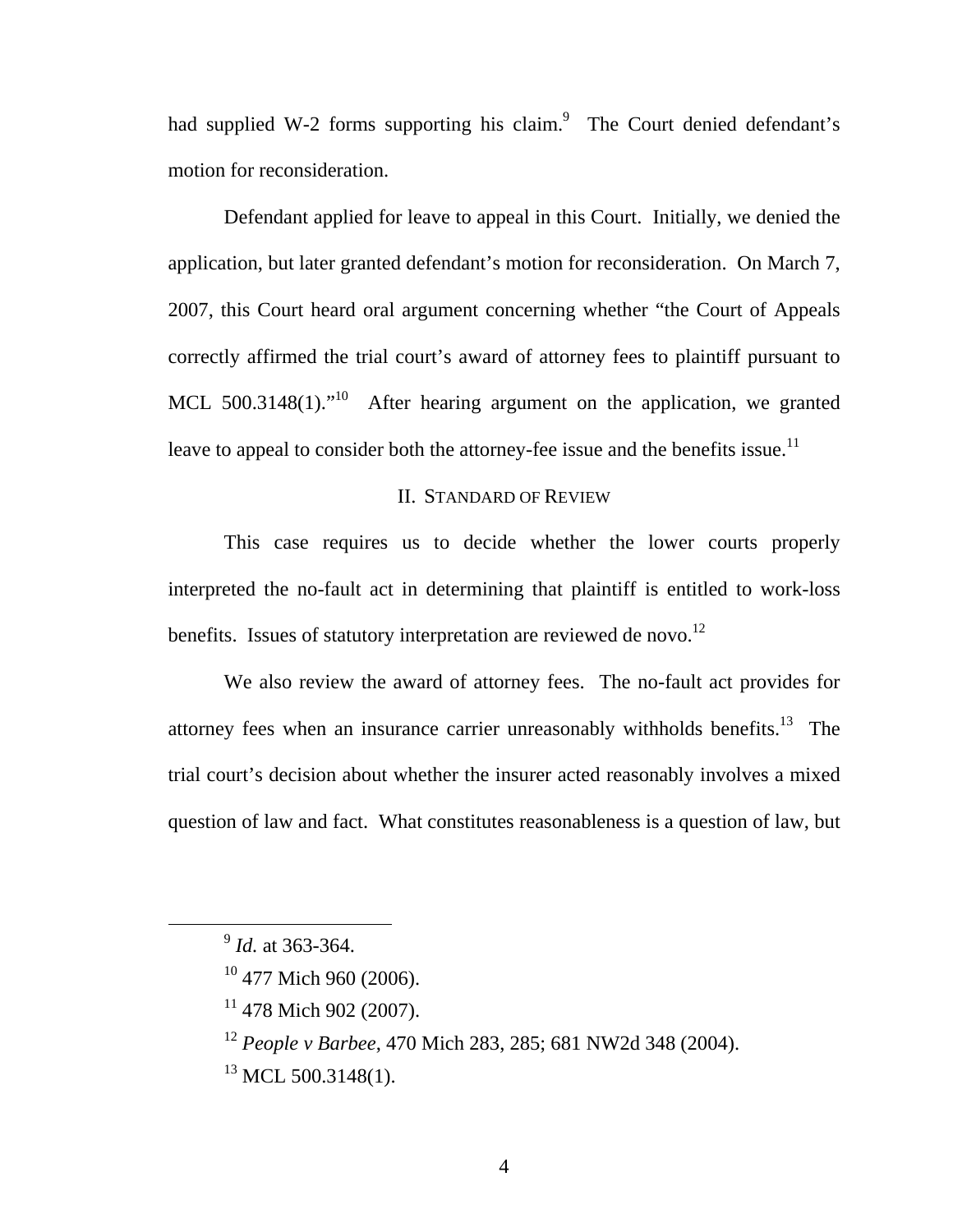of the case is a question of fact.<sup>14</sup> whether the defendant's denial of benefits is reasonable under the particular facts

Whereas questions of law are reviewed de novo, a trial court's findings of fact are reviewed for clear error.<sup>15</sup> A decision is clearly erroneous when "the reviewing court is left with a definite and firm conviction that a mistake has been made."<sup>16</sup>

#### III. WORK-LOSS BENEFITS

The issue concerning work-loss benefits is one of first impression. It is whether someone can recover work-loss benefits under MCL 500.3107(1)(b) if he or she is the sole employee and shareholder of a subchapter S corporation that lost more money than it paid in wages. Defendant contends that plaintiff, who is such a person, is not entitled to benefits. Defendant points out that a subchapter S corporation's profits and losses pass through to the shareholders for tax purposes. Accordingly, it argues, plaintiff should be treated like an unincorporated sole proprietor, which means that, when his income is calculated, his gross receipts must be reduced by his business expenses. The Court of Appeals rejected this argument.

In holding that the corporation's losses were irrelevant to computing plaintiff's work-loss benefits, the Court of Appeals stated:

<sup>14</sup> See *Sweebe v Sweebe*, 474 Mich 151, 154; 712 NW2d 708 (2006).

 <sup>15</sup>*Id.* 

 <sup>16</sup>*Kitchen v Kitchen*, 465 Mich 654, 661-662; 641 NW2d 245 (2002). 5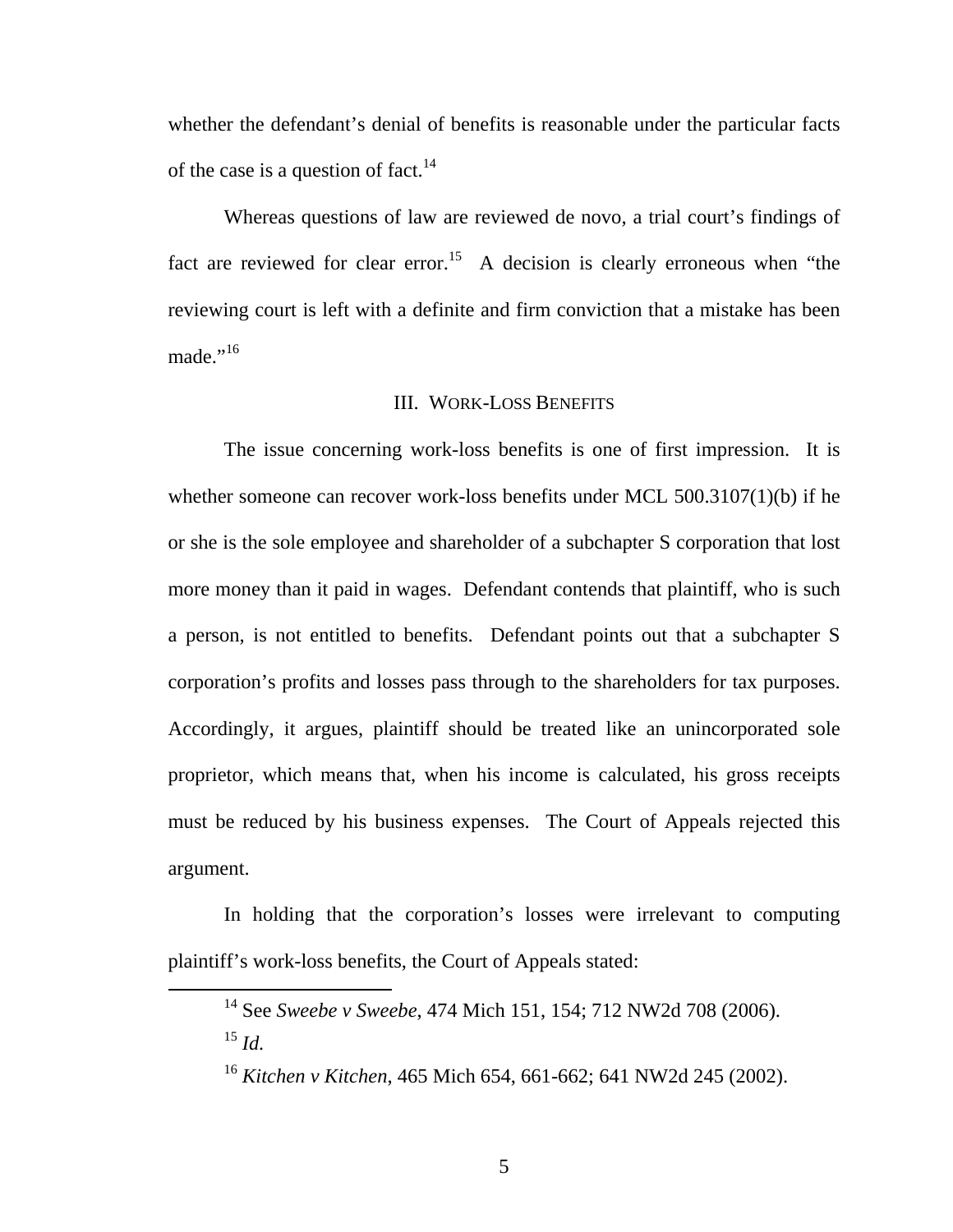In this case, there is no dispute that (1) plaintiff received *wages* as an employee of the corporation and (2) plaintiff's remuneration from the corporation was *not* determined on the basis of the annual net income of the corporation. Plaintiff did not assert a work-loss claim based on the lost profits of the corporation. These facts distinguish this case from *Adams.* We reject defendant's argument that plaintiff's self-employment status dictates a calculation of the gross receipts of the corporation less the corporate expenses to determine plaintiff's net income. We emphasize that plaintiff as an individual received wages and was not remunerated on the basis of the gross receipts of the corporation. Defendant presents no evidence to justify the disregard of the long-held rule that "'[t]he corporate entity is distinct although all its stock is owned by a single individual or corporation.'" Moreover, "[a corporation's] separate existence will be respected, unless doing so would subvert justice or cause a result that would be contrary to some other clearly overriding public policy." Because plaintiff received wages from the corporation, and because defendant has presented no evidence to the contrary, the business expenses of the corporation are irrelevant in calculating plaintiff's wage loss, and plaintiff is treated as being in no different position than an employee of any other corporation operating at a loss. The trial court correctly determined that plaintiff was entitled to work-loss benefits and properly granted his motion for summary disposition. $^{[17]}$ 

We conclude that the Court of Appeals reached the right result for the right reasons. Accordingly, we affirm its decision and hold that plaintiff is entitled to work-loss benefits based on his wages.

Justice Corrigan argues in her partial dissent that defendant has created a factual question regarding the amount of plaintiff's loss of income from work. This ignores the legitimate distinction between a shareholder and the corporate entity that is established by Michigan law. What Justice Corrigan says about the nature of a subchapter S corporation is true: for federal income taxation purposes,

<sup>&</sup>lt;sup>17</sup> Ross, 269 Mich App at 361-362 (emphasis in original; citations omitted).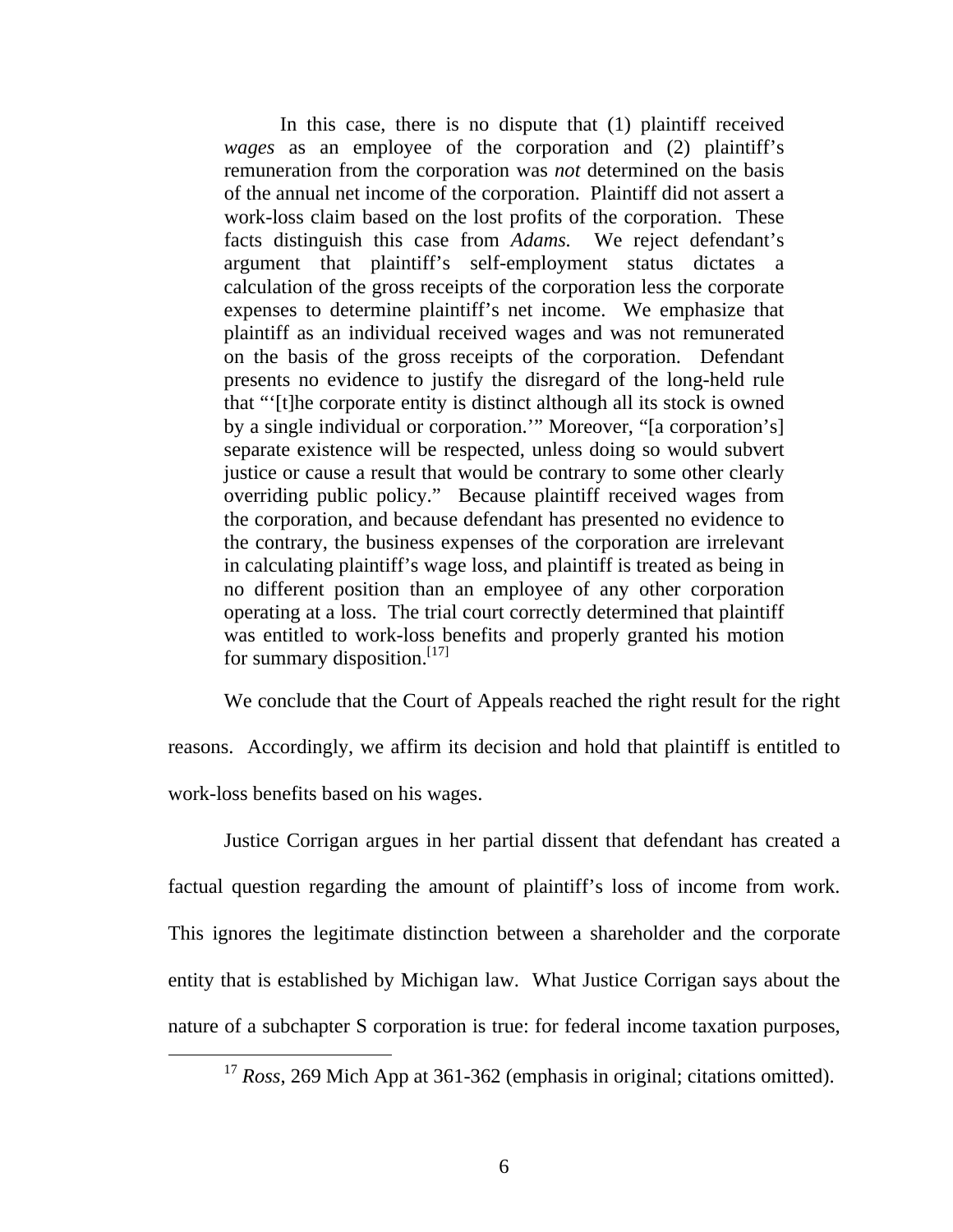shareholders as if the income and losses belonged to the members of a partnership. But her "income" analysis errs by suggesting that the blurring of corporate and the income and losses of a subchapter S corporation pass through to the individual shareholder identities for federal taxation purposes also blurs the separate legal identities created for those entities by the BCA. Indeed, the authority she relies on made clear that, for federal taxation purposes alone, a subchapter S corporation is merely analogous to a partnership or a sole proprietorship.

There is no authority for Justice Corrigan's proposition that the distinct corporate identity created by *Michigan* law may be ignored. The corporation's income or losses are not the shareholder's income or losses for purposes of the nofault act's work-loss-benefits provision. Neither the BCA nor the no-fault act supports her analysis. Thus, her statement that "plaintiff and his wife had *no taxable income* in 2001, 2002, and 2003<sup>"18</sup> entirely misses the central point: regardless of whether he was subject to taxation under federal law, plaintiff indisputably received actual income in the form of W-2 wages in those years. Justice Corrigan seems to ignore the import of her own observation that "plaintiff's work as the sole employee of his corporation resulted in *no income*  but only overall losses—to the corporation."<sup>19</sup> The losses ultimately belonged to the corporation, not to plaintiff.

<sup>18</sup>*Post* at 5.

<sup>19</sup>*Post* at 5.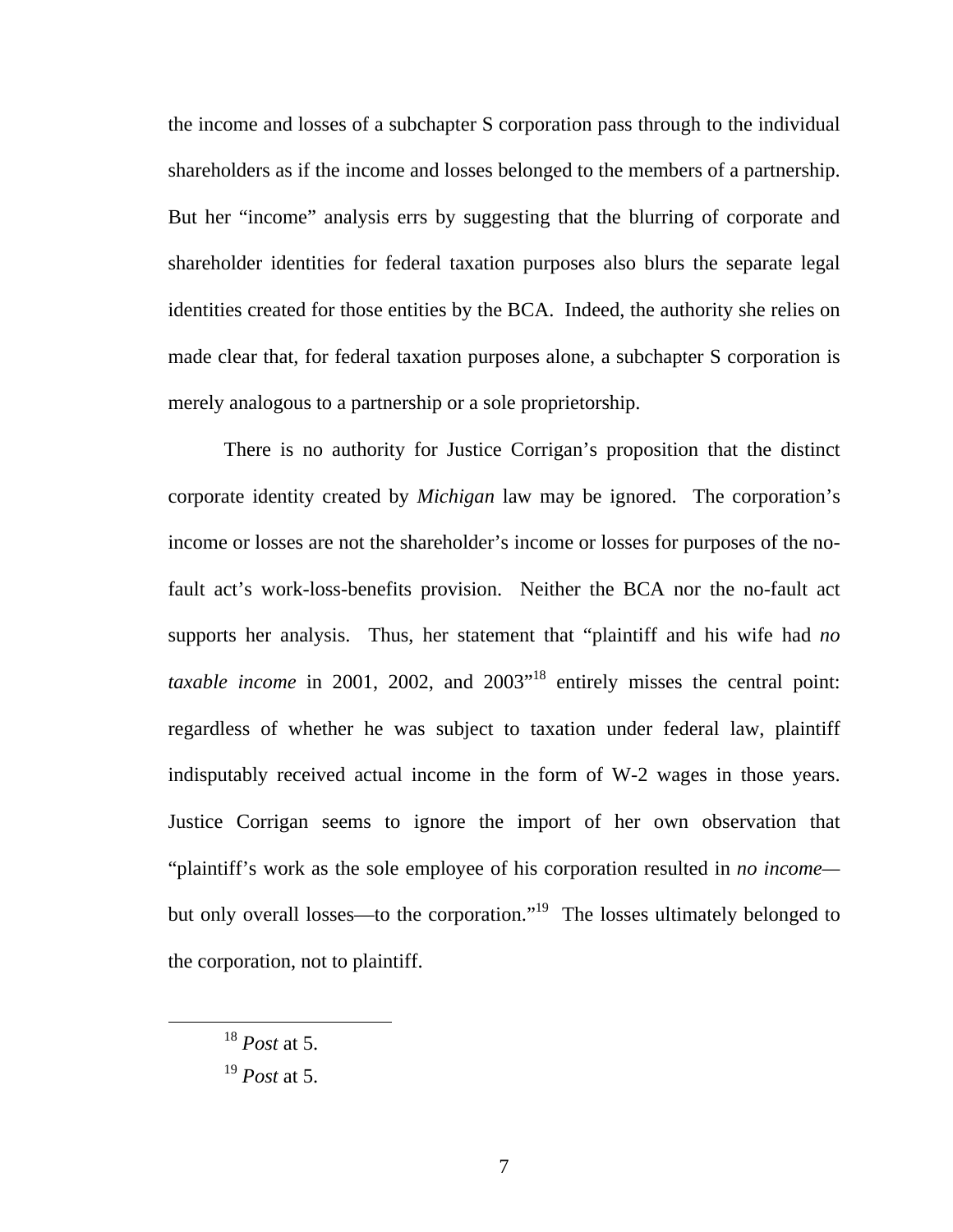At its core, Justice Corrigan's position would accomplish a de facto piercing of the corporate veil. It would do this even though the shareholder had not engaged in fraudulent or wrongful conduct that would justify a court's ignoring the corporate form. It would punish plaintiff for filing an election under subchapter S, a legitimate designation that permits him to report a loss for federal taxation purposes. Justice Corrigan indulges in speculation that defendant created a question of material fact to defeat summary disposition under MCR  $2.116(C)(10)$ . And she fails to explain how the undisputed proof of plaintiff's wages is an inaccurate reflection of *his* loss of income from work and how the corporation's losses could possibly diminish that figure.<sup>20</sup>

# IV. ATTORNEY FEES

The second issue is whether the award of attorney fees was proper.<sup>21</sup> The no-fault act provides for an award of reasonable attorney fees to a claimant if the

<sup>&</sup>lt;sup>20</sup> As noted in footnote 3 of this opinion, plaintiff received at least \$11,250 in each of the tax years in question. Thus, as a result of his work for the corporation, plaintiff earned at least \$11,000 annually for his own benefit. Presumably plaintiff also paid employment taxes on these W-2 wages, such as payroll taxes under the Federal Insurance Contributions Act, also known as FICA. Justice Corrigan does not attempt to explain how the corporation's losses had any effect on the \$11,000 in plaintiff's bank account.

 $21$  Plaintiff argues that defendant has waived this claim by acquiescing in the entry of the trial court's March 7, 2005, final judgment. This argument has no merit. Defendant has consistently objected to the award of attorney fees. Defendant's approval of the entry of the judgment did not transform the disputed issue into an unappealable settlement or consent judgment. See *Ahrenberg Mechanical Contracting, Inc v Howlett*, 451 Mich 74, 77-79; 545 NW2d 4 (1996).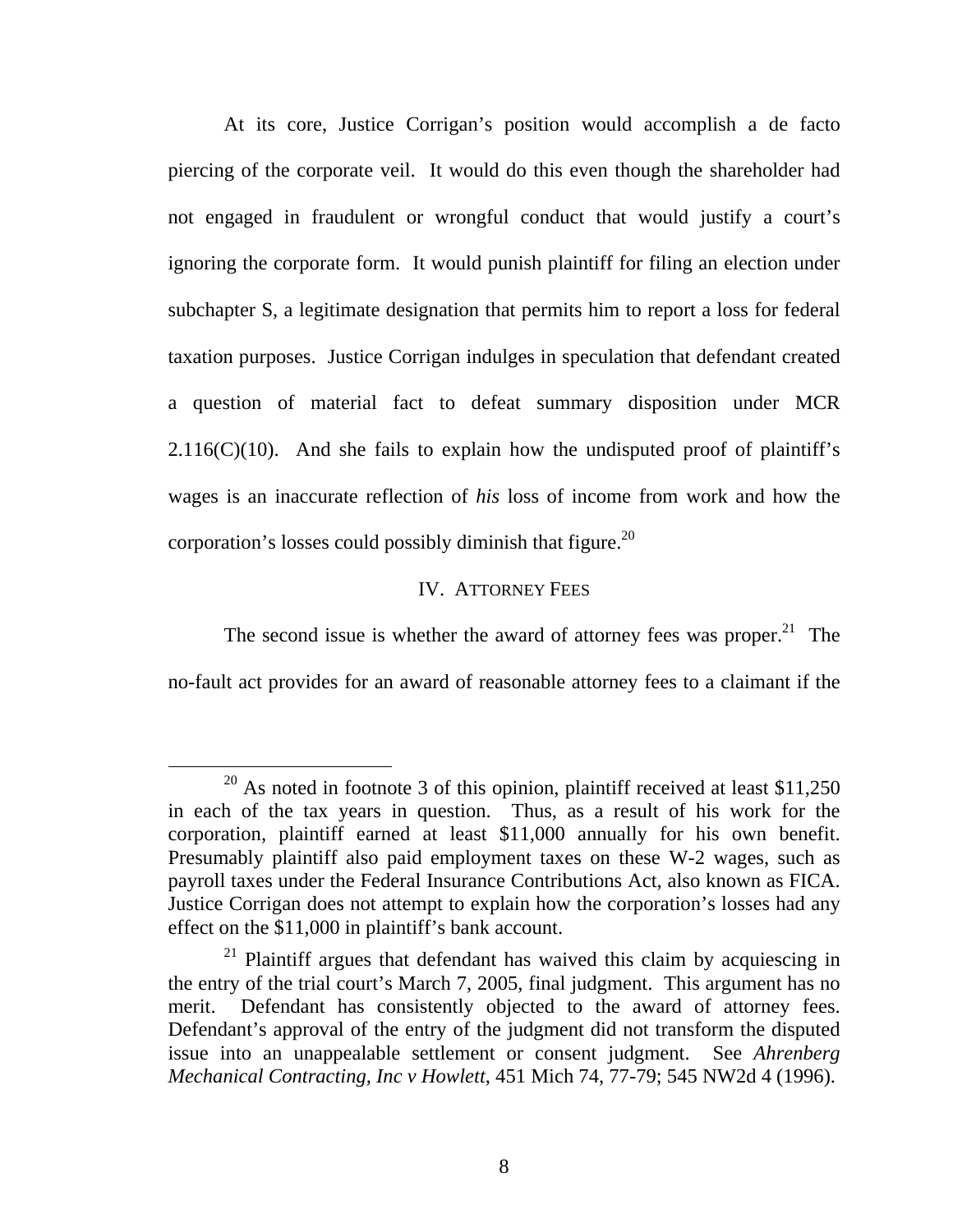insurer unreasonably refuses to pay the claim. Specifically, MCL 500.3148(1) provides:

An attorney is entitled to a reasonable fee for advising and representing a claimant in an action for personal or property protection insurance benefits which are overdue. The attorney's fee shall be a charge against the insurer in addition to the benefits recovered, if the court finds that the insurer unreasonably refused to pay the claim or unreasonably delayed in making proper payment.

prompt payment to the insured.<sup>22</sup> Accordingly, an insurer's refusal or delay places of statutory construction, constitutional law, or factual uncertainty.<sup>24</sup> The purpose of the no-fault act's attorney-fee penalty provision is to ensure a burden on the insurer to justify its refusal or delay.<sup>23</sup> The insurer can meet this burden by showing that the refusal or delay is the product of a legitimate question

The trial court correctly set forth this rule of law in determining that plaintiff was entitled to attorney fees. The issue is whether it clearly erred in applying this rule and finding that defendant's refusal was not based on a legitimate question of statutory construction, constitutional law, or factual uncertainty. The determinative factor in our inquiry is not whether the insurer ultimately is held responsible for benefits, but whether its initial refusal to pay was unreasonable.

<sup>22</sup> See *Michigan Ed Employees Mut Ins Co v Morris*, 460 Mich 180, 200 n 12; 596 NW2d 142 (1999).

<sup>633 (1999).</sup> <sup>23</sup>*Attard v Citizens Ins Co of America*, 237 Mich App 311, 317; 602 NW2d

<sup>&</sup>lt;sup>24</sup> *Gobler v Auto-Owners Ins Co*, 428 Mich 51, 66; 404 NW2d 199 (1987).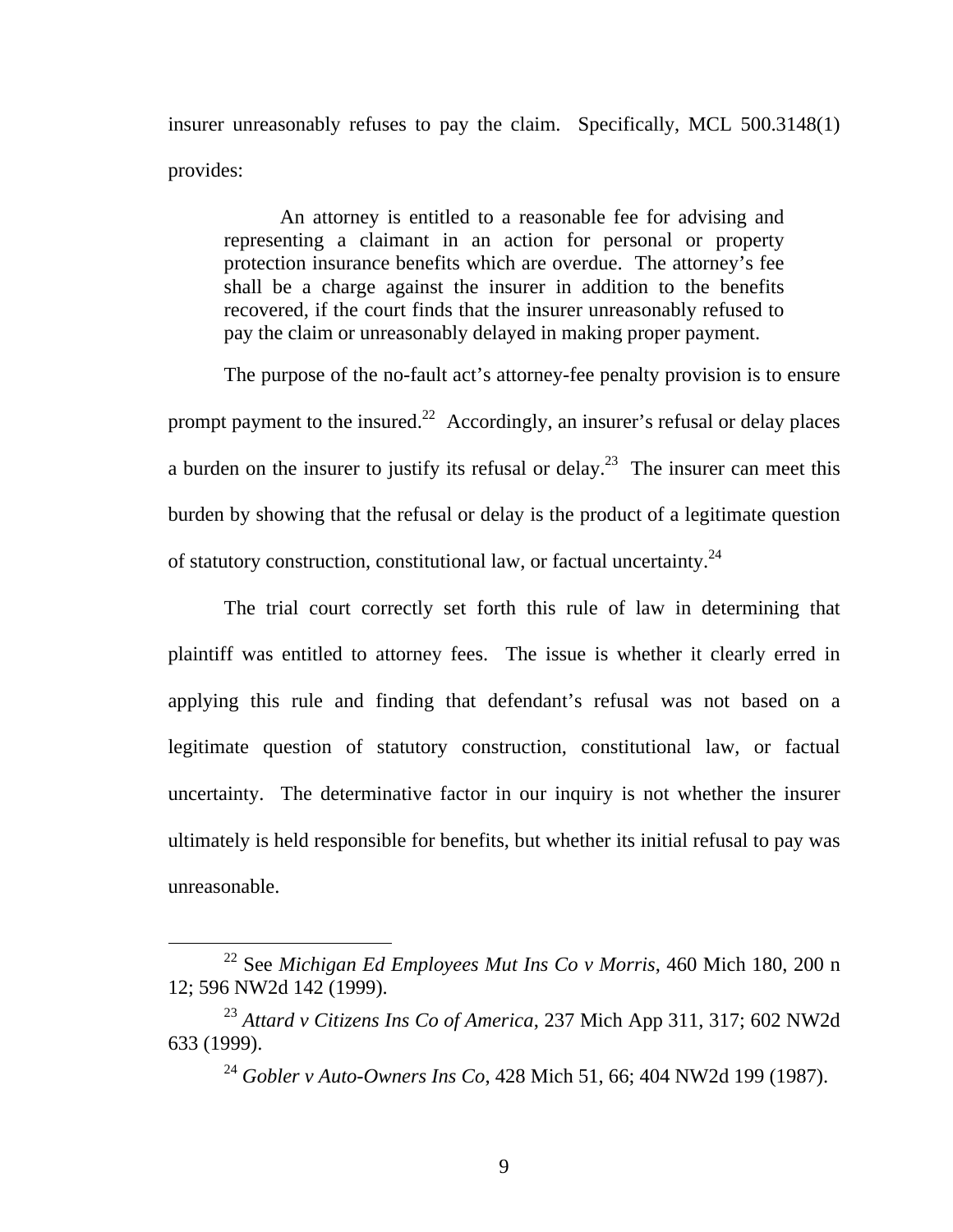Plaintiff sought work-loss benefits under MCL 500.3107(1)(b), which states:

(1) Except as provided in subsection (2), personal protection insurance benefits are payable for the following:

\* \* \*

(b) Work loss consisting of loss of income from work an injured person would have performed during the first 3 years after the date of the accident if he or she had not been injured.

In order to be entitled to benefits under this section, a plaintiff must suffer a loss of income.

Plaintiff in this case provided W-2 forms and asserted that they adequately represented his income. He made this claim despite the fact that he was the sole shareholder and sole employee of a subchapter S corporation that had lost more money then it paid him in wages. Defendant asserted that corporate losses must be considered when calculating "income" for a sole shareholder who is also the sole employee. Defendant's argument presents an issue of first impression. In support of the argument that plaintiff was not entitled to work-loss benefits, defendant relied on the Court of Appeals decision in *Adams v Auto Club Ins Ass'n.* 

In *Adams*, a motor vehicle accident permanently disabled the plaintiff. At the time of the accident, he was a self-employed cosmetologist who worked as an independent contractor. He paid 41 percent of his weekly gross revenue as chair rental and was also required to pay all of his own business expenses, including expenses for supplies and materials. When he applied for work-loss benefits after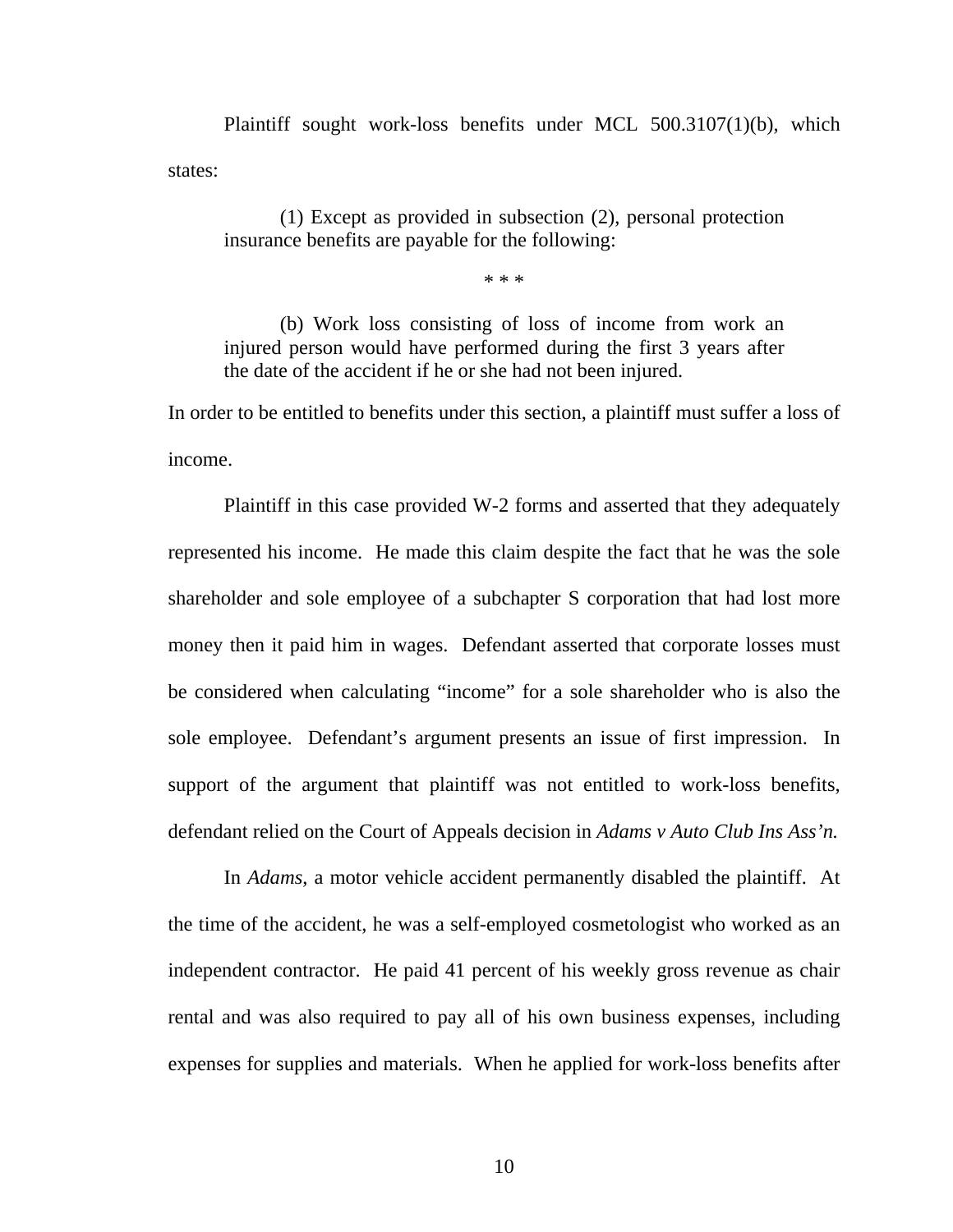calculating his work-loss benefits. $25$ the accident, the defendant insurance company initially approved the payment of 85 percent of the plaintiff's average daily gross receipts. Approximately one year later, however, the defendant decided that the plaintiff was entitled to only 85 percent of his net receipts. The plaintiff brought suit, claiming that benefits should be calculated on the basis of his average daily gross receipts. The defendant argued that it should be allowed to deduct the plaintiff's business expenses in

The Court of Appeals began its analysis in *Adams* by noting that the issue to be decided was the proper method for calculating work-loss benefits under MCL 500.3107(1)(b).<sup>26</sup> The Court noted that the statute allows an injured party to collect benefits for "loss of income" but does not define that phrase.<sup>27</sup> The Court of Appeals examined the statutory language, Michigan precedent, and decisions from sister states. It decided that, under the facts of the case, the term "loss of income" contemplated deducting the plaintiff's business expenses from his gross income in order to determine his work-loss benefits.<sup>28</sup> The Court determined that this procedure was necessary to avoid awarding the plaintiff more in benefits than he would have taken home from his job had he been able to work.<sup>29</sup> The Court

<sup>26</sup>*Id*.

 $\overline{a}$ 

<sup>27</sup>*Id.* at 191.

<sup>28</sup>*Id.* at 192-193.

<sup>29</sup>*Id.* at 193.

<sup>25</sup>*Adams*, 154 Mich App at 190.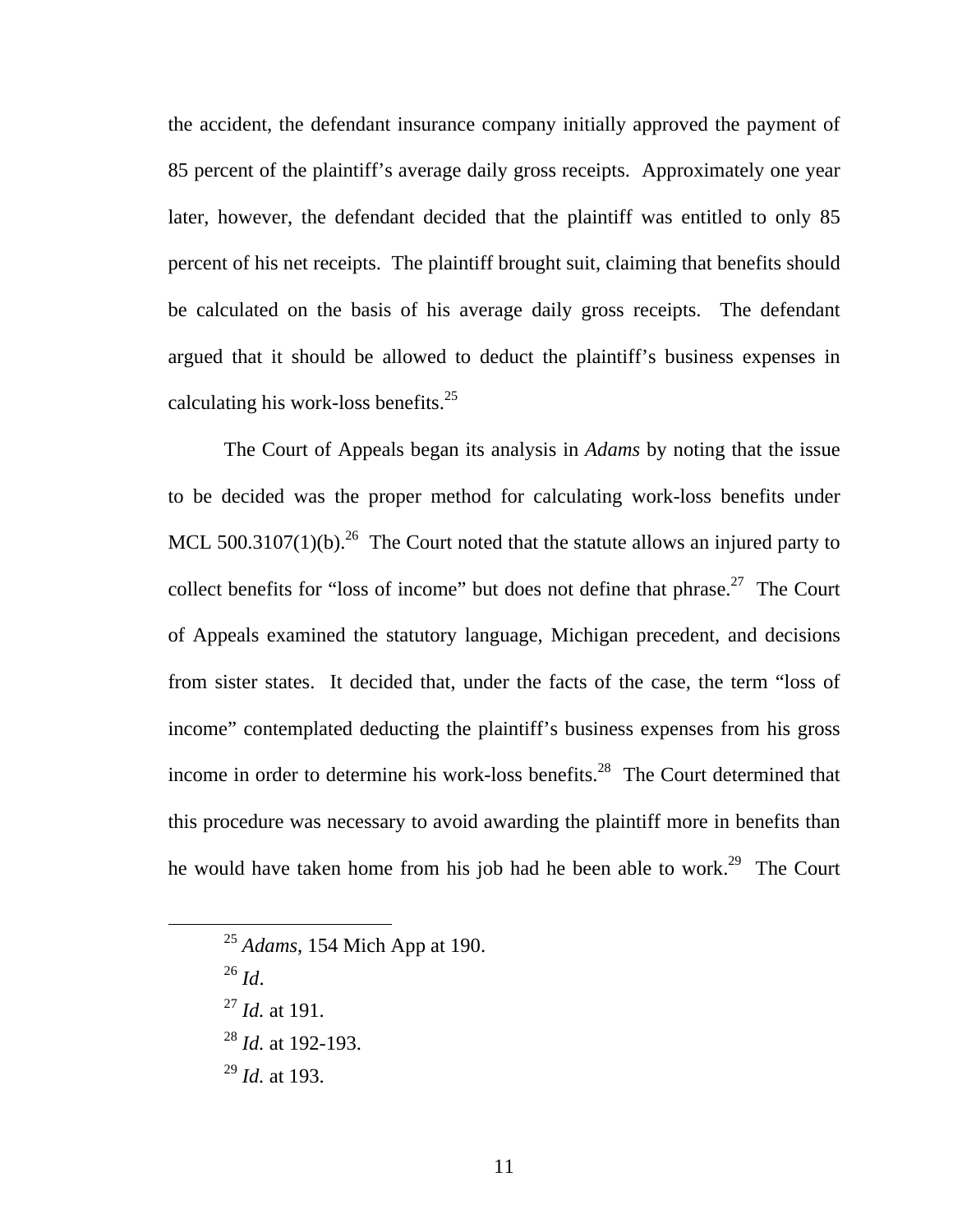accidents.<sup>30</sup> was satisfied that this result was consistent with the no-fault act's goal of placing individuals in the same, but no better, position than they were before their

In this case, defendant relied on *Adams.* It argued that, because plaintiff was the sole shareholder and employee of Michigan Packing and the company lost more than it paid plaintiff in wages, plaintiff was not entitled to work-loss benefits. He suffered no loss of income. Defendant asserted that the benefitcalculation methodology set forth in *Adams* applies whenever a self-employed person is involved. Its theory was that, because a self-employed individual is solely responsible for profits and losses, the losses should be considered when determining whether there was a loss of income. Otherwise, defendant contended, plaintiff will end up in a better position financially than he was before the accident.

We acknowledge that this case differs from *Adams* in that the plaintiff in *Adams* was an unincorporated independent contractor, whereas Michigan Packing is incorporated. However, the inquiry is not whether defendant is responsible for the benefits, but only whether defendant's refusal to pay them was unreasonable. As defendant points out, a subchapter S corporation does not pay income taxes;

<sup>30</sup>*Id*.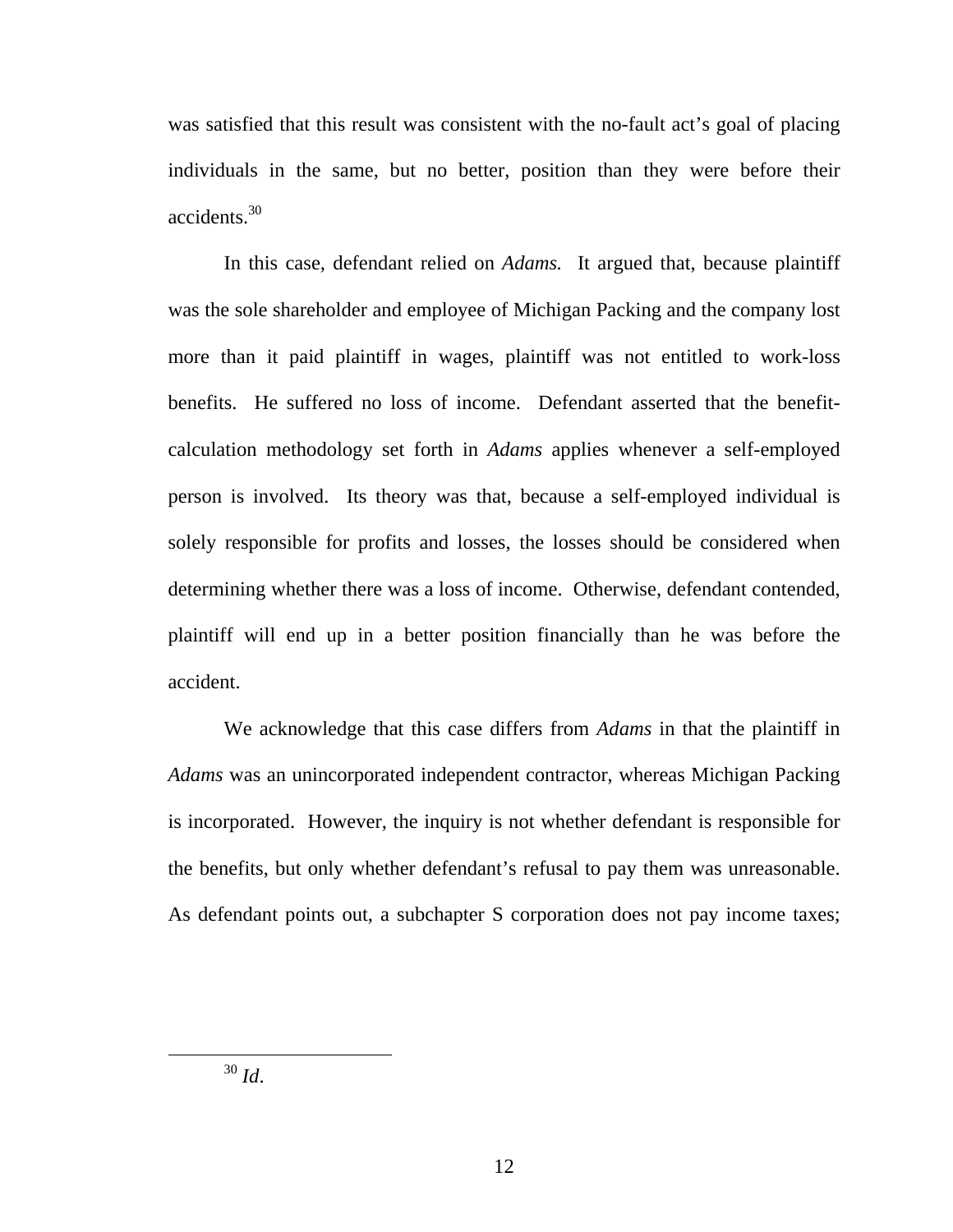the business's profits and losses pass through to the owners.<sup>31</sup> Accordingly, because the profits and losses of Michigan Packing belonged to plaintiff for tax purposes, just as they belonged to the plaintiff in *Adams*, defendant's reliance on *Adams* was reasonable. *Adams* is not directly on point, and, ultimately, we do not extend its reasoning to the facts of this case. Nonetheless, we conclude that the trial court clearly erred in deciding that defendant's argument was not based on a legitimate question of statutory interpretation.

As the Court of Appeals acknowledged, how to calculate the "income" of an individual in plaintiff's situation for the purpose of determining work-loss benefits is an issue of first impression.<sup>32</sup> Because MCL 500.3107(1)(b) does not define the term "loss of income," we conclude that it was reasonable for defendant to rely on the factually similar *Adams* decision. Its position that, in calculating plaintiff's loss of income, the losses suffered by Michigan Packing should be subtracted from the wages paid to plaintiff had support in law and fact.

#### V. CONCLUSION

The issues we decide in this case are whether plaintiff was properly awarded work-loss benefits and whether defendant's refusal to pay work-loss benefits was reasonable. The trial court held that plaintiff was entitled to benefits. It also awarded attorney fees after finding that defendant's refusal to pay benefits

<sup>31</sup> See *Holmes v Dep't of Revenue & Taxation Director*, 937 F2d 481, 484 (CA 9, 1991).

<sup>32</sup>*Ross*, 269 Mich App at 360.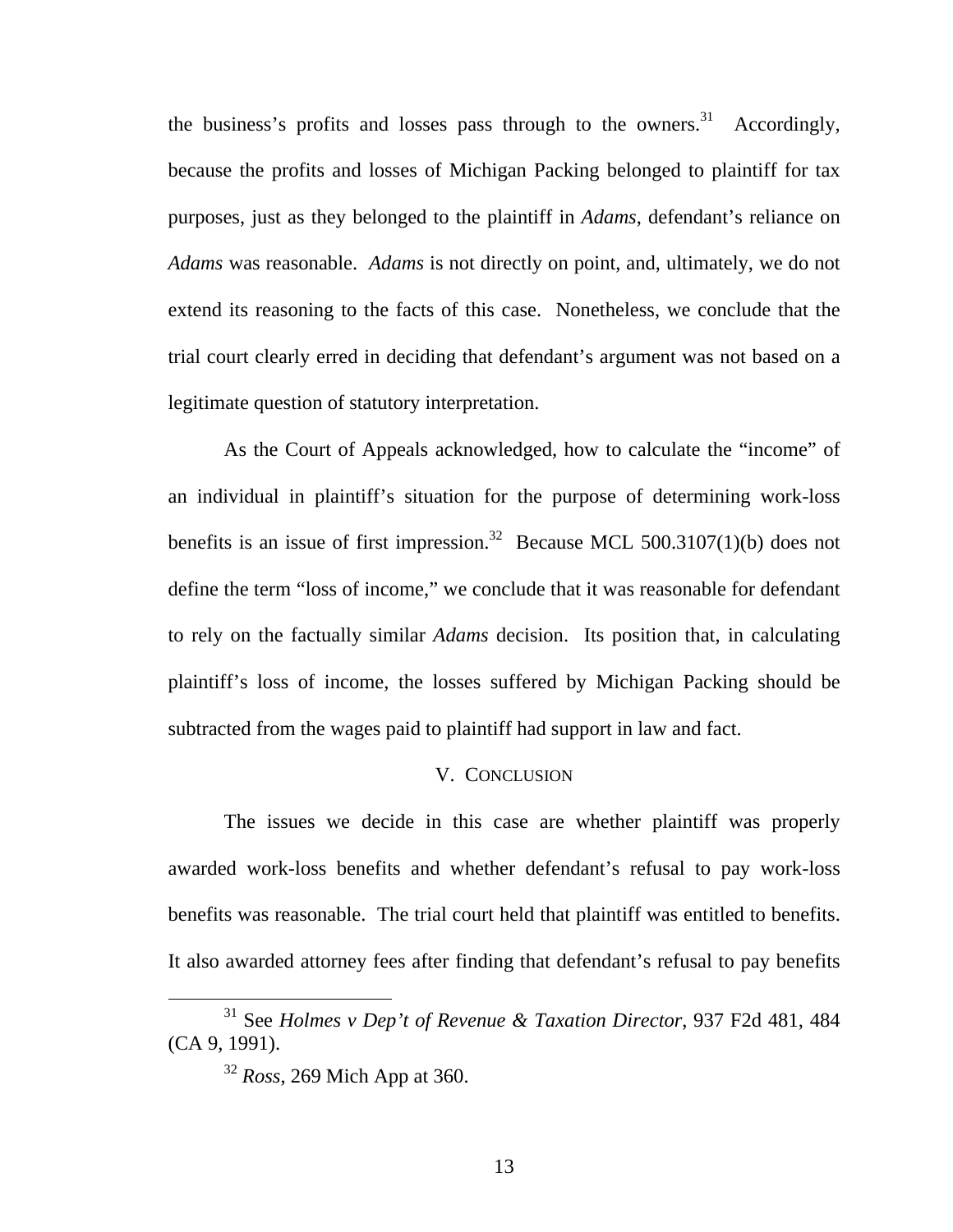was not reasonable. The Court of Appeals affirmed on both issues. We affirm the award of benefits but reverse the award of attorney fees. Although defendant was ultimately responsible for paying the benefits, its refusal to pay was not unreasonable. Defendant relied on a factually similar Court of Appeals decision to adopt a reasonable position on an issue of first impression.

> Marilyn Kelly Clifford W. Taylor Michael F. Cavanagh Robert P. Young, Jr.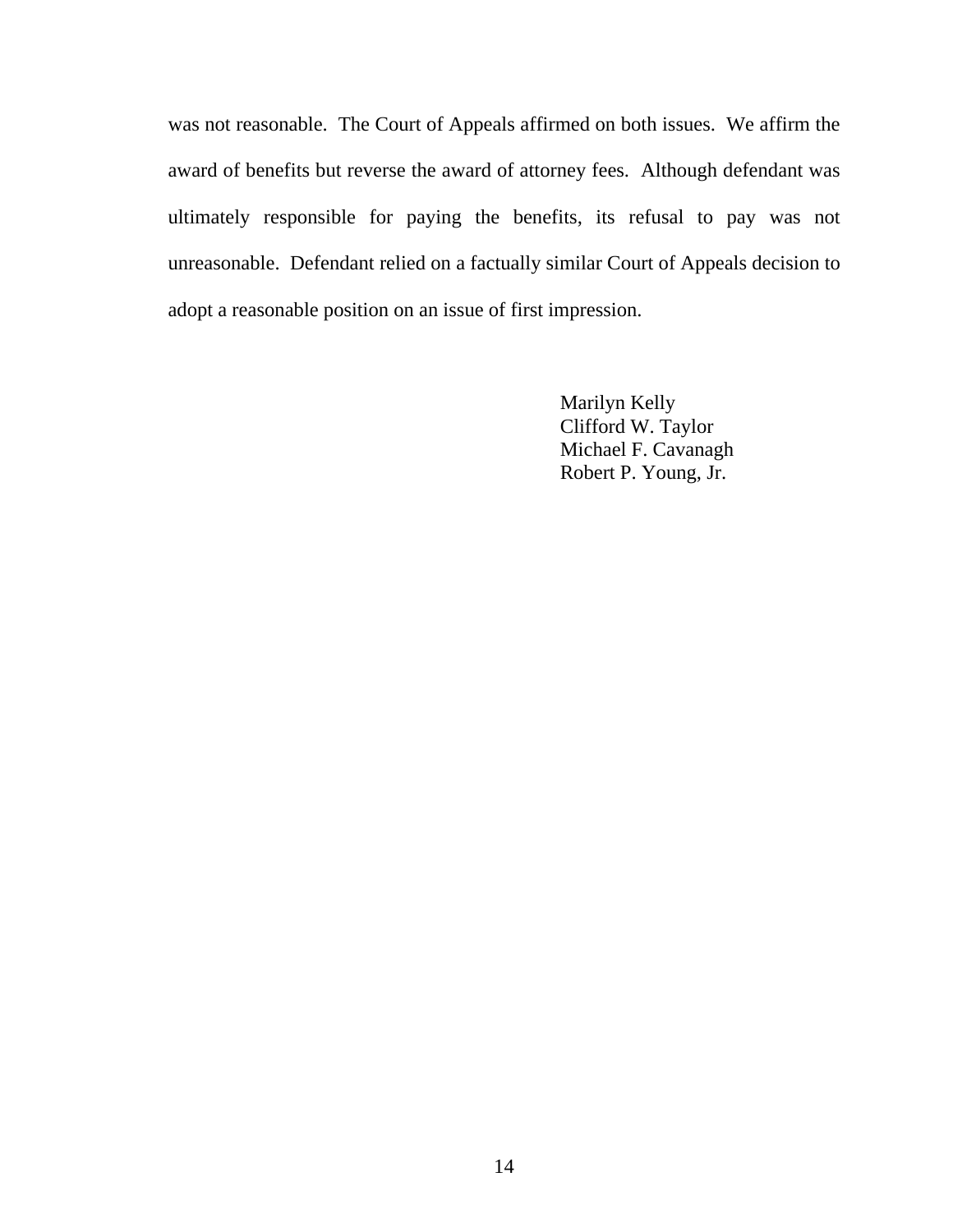# STATE OF MICHIGAN

# SUPREME COURT

RANDALL L. ROSS,

Plaintiff-Appellee,

v

No. 130917

AUTO CLUB GROUP,

Defendant-Appellant.

KELLY, J. (*concurring*).

In her partial dissent, Justice Corrigan asserts that my position in this case is inconsistent with my position in *Kirksey v Manitoba Pub Ins Corp*.<sup>1</sup> She is incorrect. The plaintiff in *Kirksey* was an independent contractor. In this case, plaintiff is not an independent contractor; he is employed by a corporation. My colleague fails to recognize that this material difference distinguishes the case at bar not only from *Kirksey*, but from the other cases she discusses, as well.

Marilyn Kelly

<sup>1</sup>*Kirksey v Manitoba Pub Ins Corp,* 191 Mich App 12; 477 NW2d 442 (1991).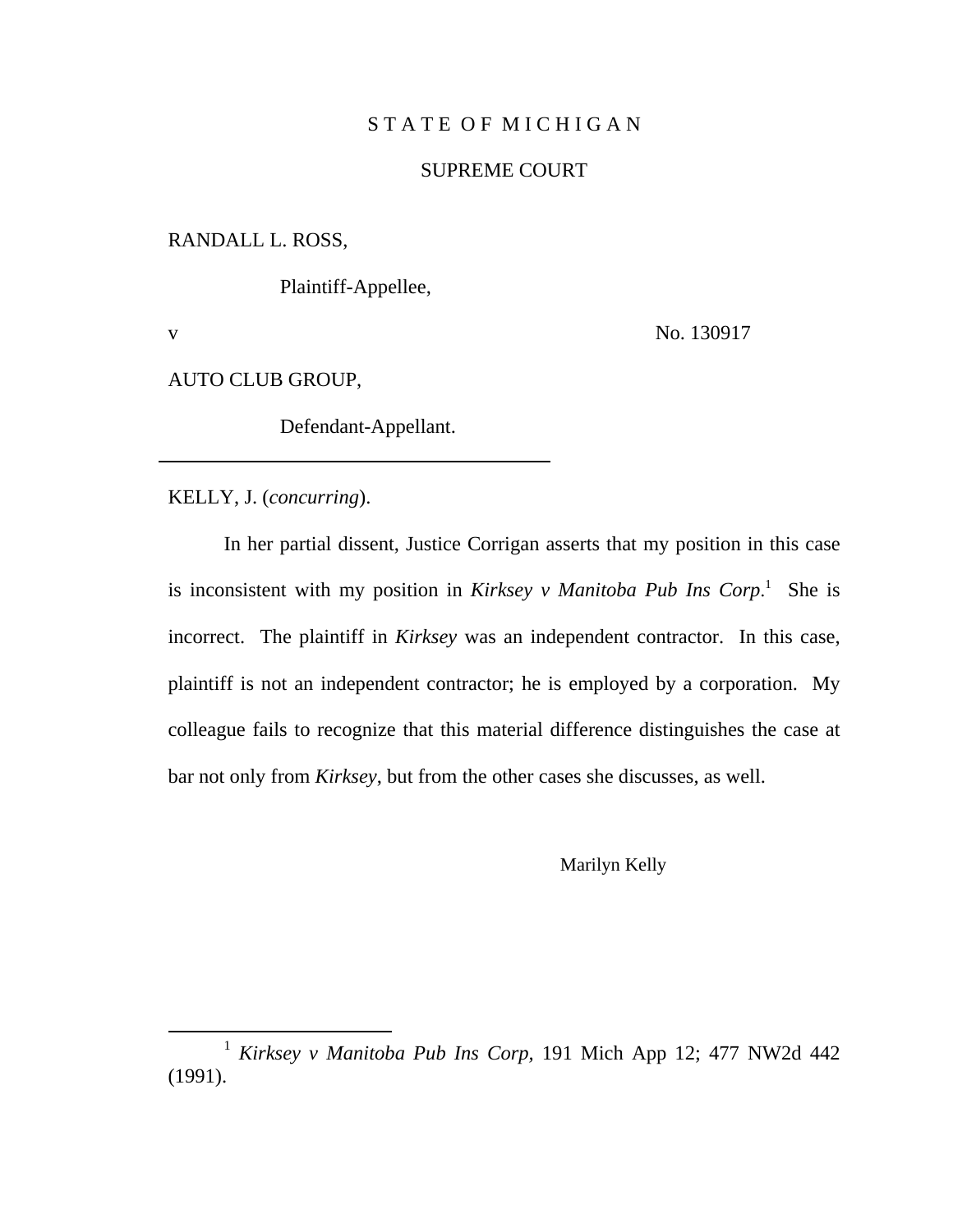# STATE OF MICHIGAN

# SUPREME COURT

RANDALL L. ROSS,

Plaintiff-Appellee,

v

No. 130917

AUTO CLUB GROUP,

Defendant-Appellant.

WEAVER, J. (*concurring in part and dissenting in part*).

I concur in and join parts I, II, and III of the majority's opinion affirming the award of work-loss benefits to plaintiff.

I dissent from part IV of the majority's opinion reversing the award of attorney fees for plaintiff. I agree with the reasons stated in the Court of Appeals opinion for concluding that the trial court did not clearly err by awarding plaintiff attorney fees for defendant's unreasonable failure to pay plaintiff's claim for work-loss benefits.

Elizabeth A. Weaver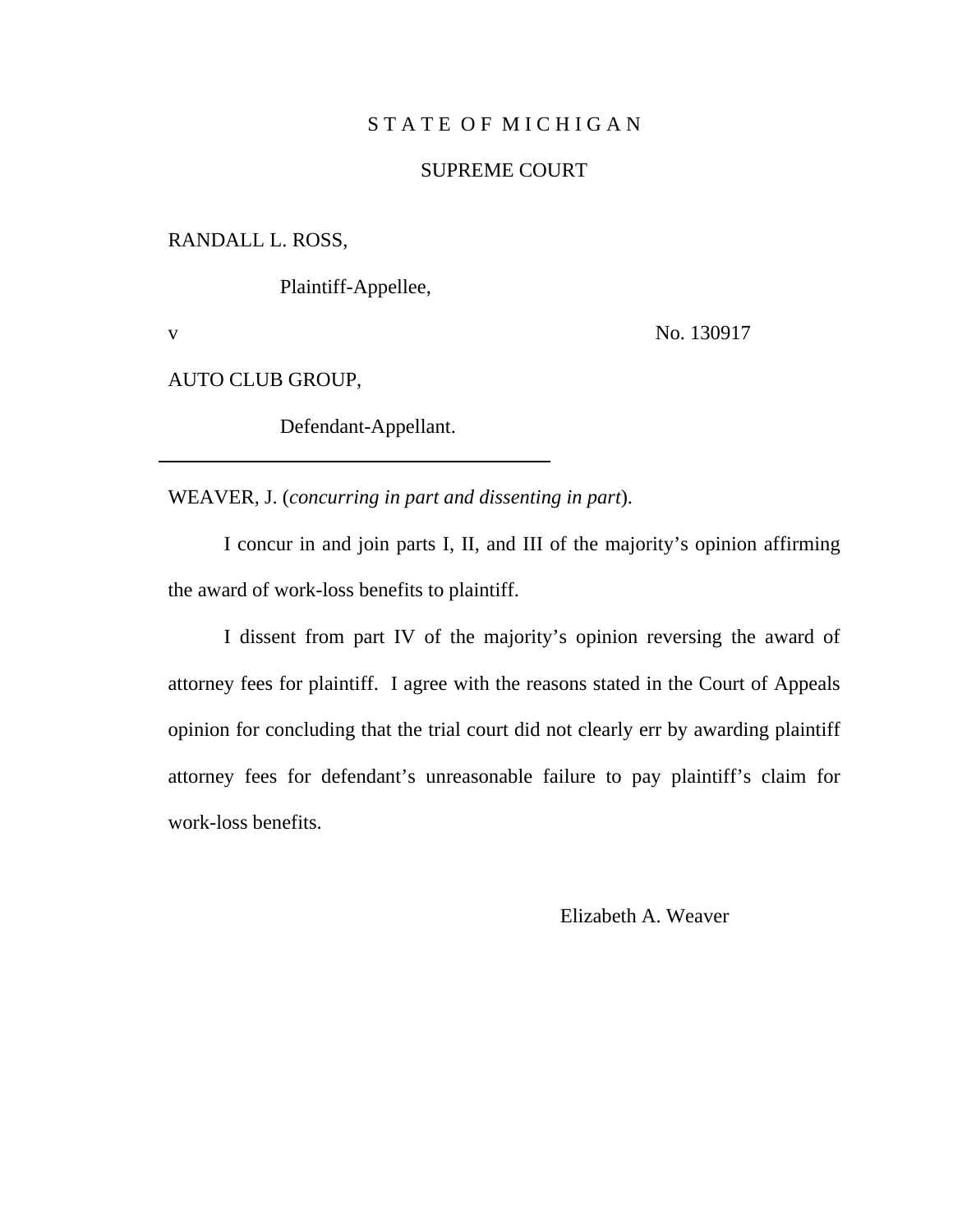# STATE OF MICHIGAN

# SUPREME COURT

RANDALL L. ROSS,

Plaintiff-Appellee,

v

No. 130917

AUTO CLUB GROUP,

Defendant-Appellant.

CORRIGAN, J. (*concurring in part and dissenting in part*).

I concur in part IV of the majority's decision, which reverses the award of attorney fees to plaintiff. I respectfully dissent, however, from the majority's conclusion in part III that plaintiff's W-2 wages established compensable loss of income from work under § 3107 of the no-fault act, MCL 500.3107(1)(b).

Plaintiff was the sole owner and sole employee of a subchapter S corporation that he operated at a loss that exceeded his wages. To establish compensable "loss of income from work" under MCL 500.3107(1)(b), plaintiff merely provided evidence that he paid himself W-2 wages. Defendant persuasively argues that plaintiff's W-2 wages were not a true measure of his income from work because plaintiff's work resulted in *no actual income*, but only created losses. Further, because of the unique tax status of S corporations, plaintiff reported the corporate losses on his personal tax returns and, as a result, paid no income tax on his wages. The no-fault act explicitly recognizes the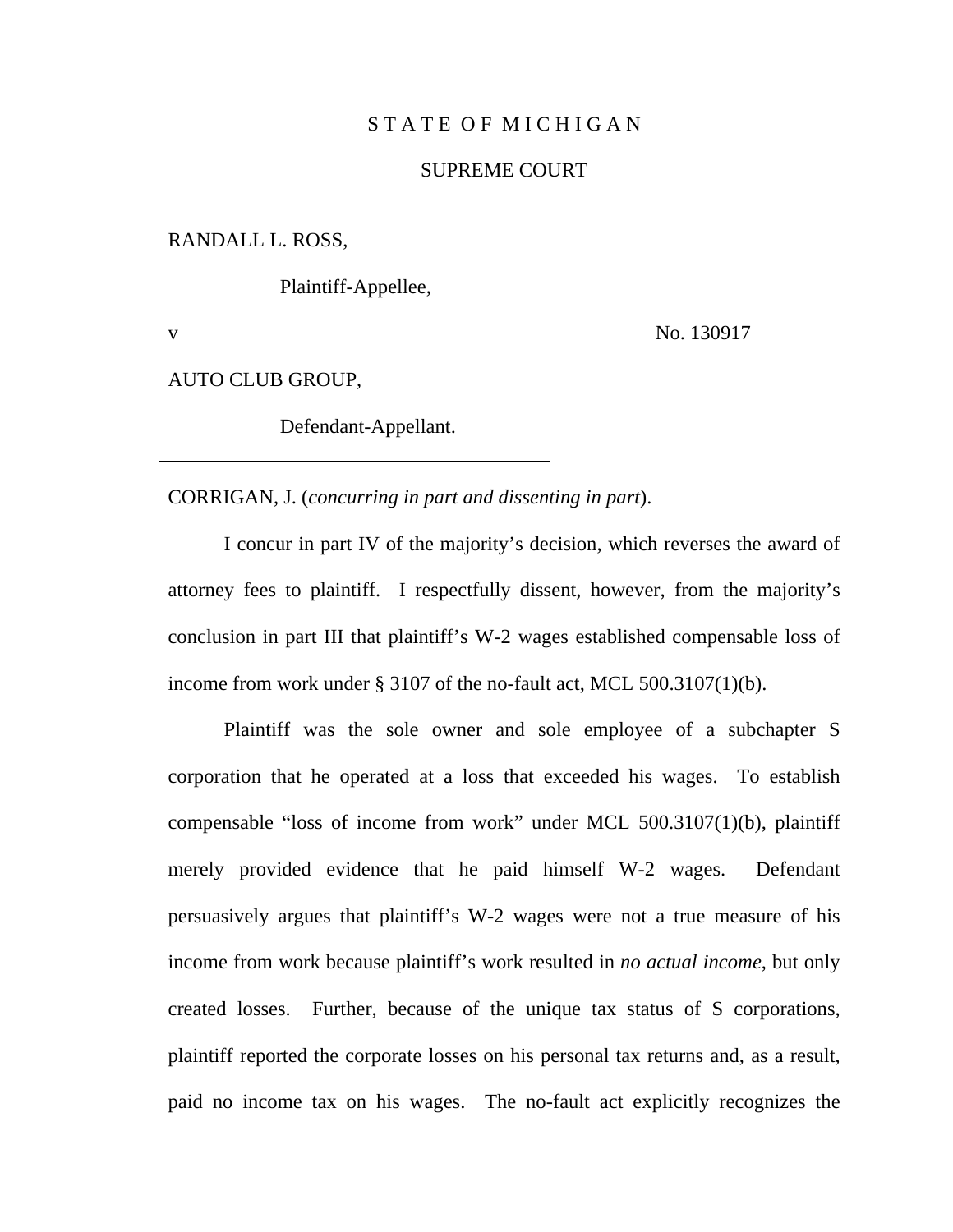relationship between income from work and taxable income in MCL 500.3107(1)(b), which provides that, generally, "[b]ecause the benefits received from personal protection insurance for loss of income are not taxable income, the benefits payable for such loss of income shall be reduced 15% . . . ."

Under these circumstances, for our purposes, the W-2 is a meaningless form that merely reflects the cash flow plaintiff allowed himself from a business that generated no income from work. Reimbursing him for this lost cash flow would, therefore, subsidize his preexisting business losses; it would not compensate him for actual loss of income from work. I acknowledge that plaintiff and his corporation have separate legal identities. See *ante* at 6-7. But this fact does not alleviate plaintiff's burden to establish, as a matter of fact, that he suffered loss of income from work. Because defendant created a genuine issue of material fact regarding whether plaintiff can establish *any* "loss of income from work an injured person would have performed," MCL 500.3107(1)(b), I would reverse and remand this case to the trial court for further proceedings.

#### I. STANDARD OF REVIEW

This Court reviews de novo a trial court's decision granting or denying a motion for summary disposition. *City of Taylor v Detroit Edison Co,* 475 Mich 109, 115; 715 NW2d 28 (2006). This case involves a question of statutory interpretation, which we also review de novo. *Haynes v Neshewat,* 477 Mich 29, 34; 729 NW2d 488 (2007). The goal of statutory interpretation is to effectuate the Legislature's intent as demonstrated by the text of the statute. *Casco Twp v*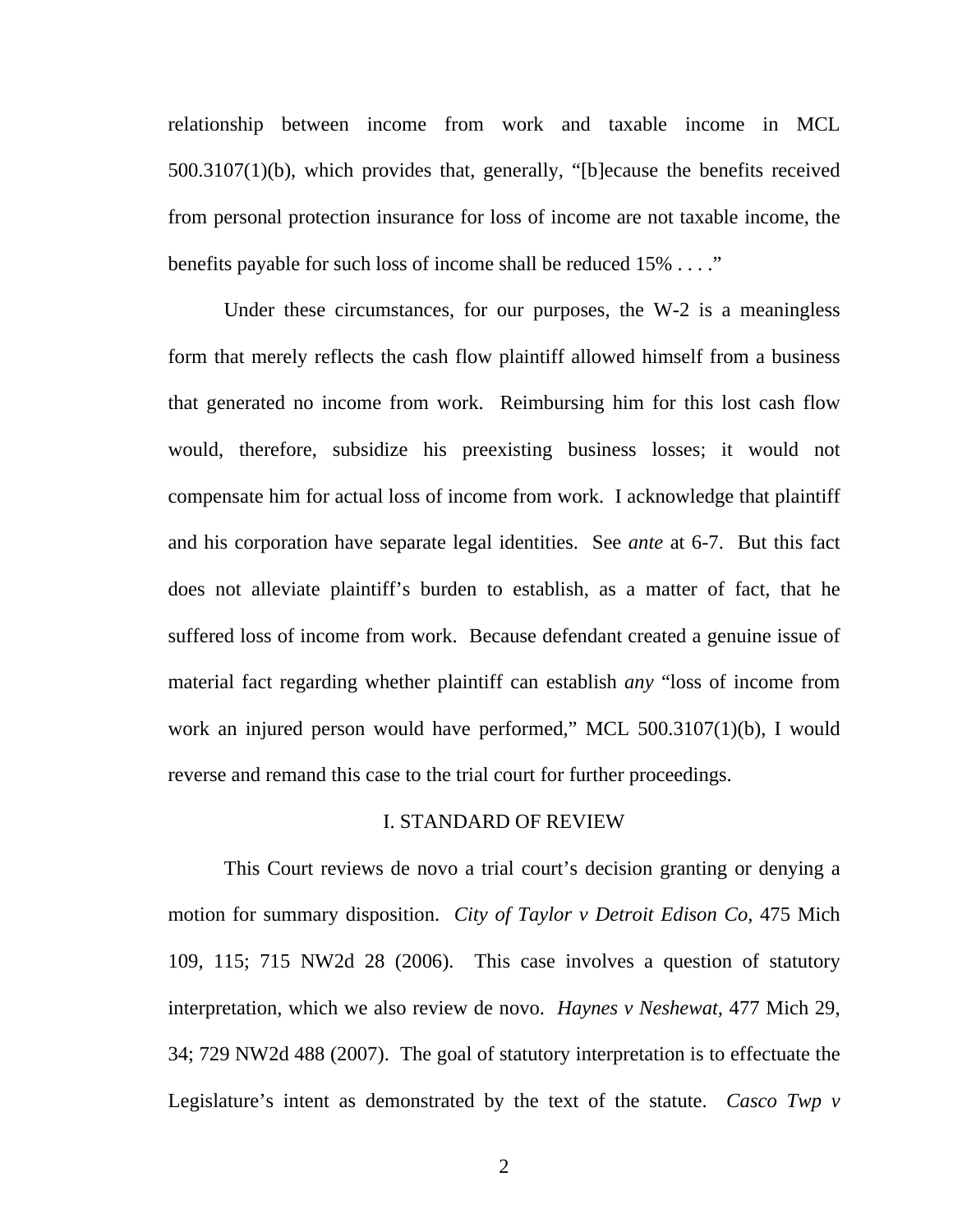*Secretary of State,* 472 Mich 566, 571; 701 NW2d 102 (2005). "If the statutory language is unambiguous, the Legislature is presumed to have intended the meaning expressed in the statute and judicial construction is not permissible." *Id.* 

## II. ANALYSIS

The no-fault act describes the benefits available for "work loss" in pertinent

part as those for

[*w*]*ork loss consisting of loss of income from work an injured person would have performed during the first 3 years after the date of the accident if he or she had not been injured*. Work loss does not include any loss after the date on which the injured person dies. Because the benefits received from personal protection insurance for loss of income are not taxable income, the benefits payable for such loss of income shall be reduced 15% unless the claimant presents to the insurer in support of his or her claim reasonable proof of a lower value of the income tax advantage in his or her case, in which case the lower value shall apply.  $[MCL 500.3107(1)(b)$  (emphasis added).]

"Work-loss benefits replace income that a claimant would have earned had he not

been injured." *Popma v Auto Club Ins Ass'n*, 446 Mich 460, 472; 521 NW2d 831 (1994). These benefits "are meant primarily to provide claimants with simple income insurance and are intended to compensate claimants approximately dollar for dollar for the amount of wages lost because of the injury or disability." *Id.*  Compensable work loss is not always measured by reference to a claimant's preaccident wages, however. The statute defines "work loss" *not* as "lost wages," but as "loss of *income from work*." MCL 500.3107(1)(b) (emphasis added). In accord, for example, an independent contractor may seek work-loss benefits because "work loss includes not only lost wages, but also lost profit which is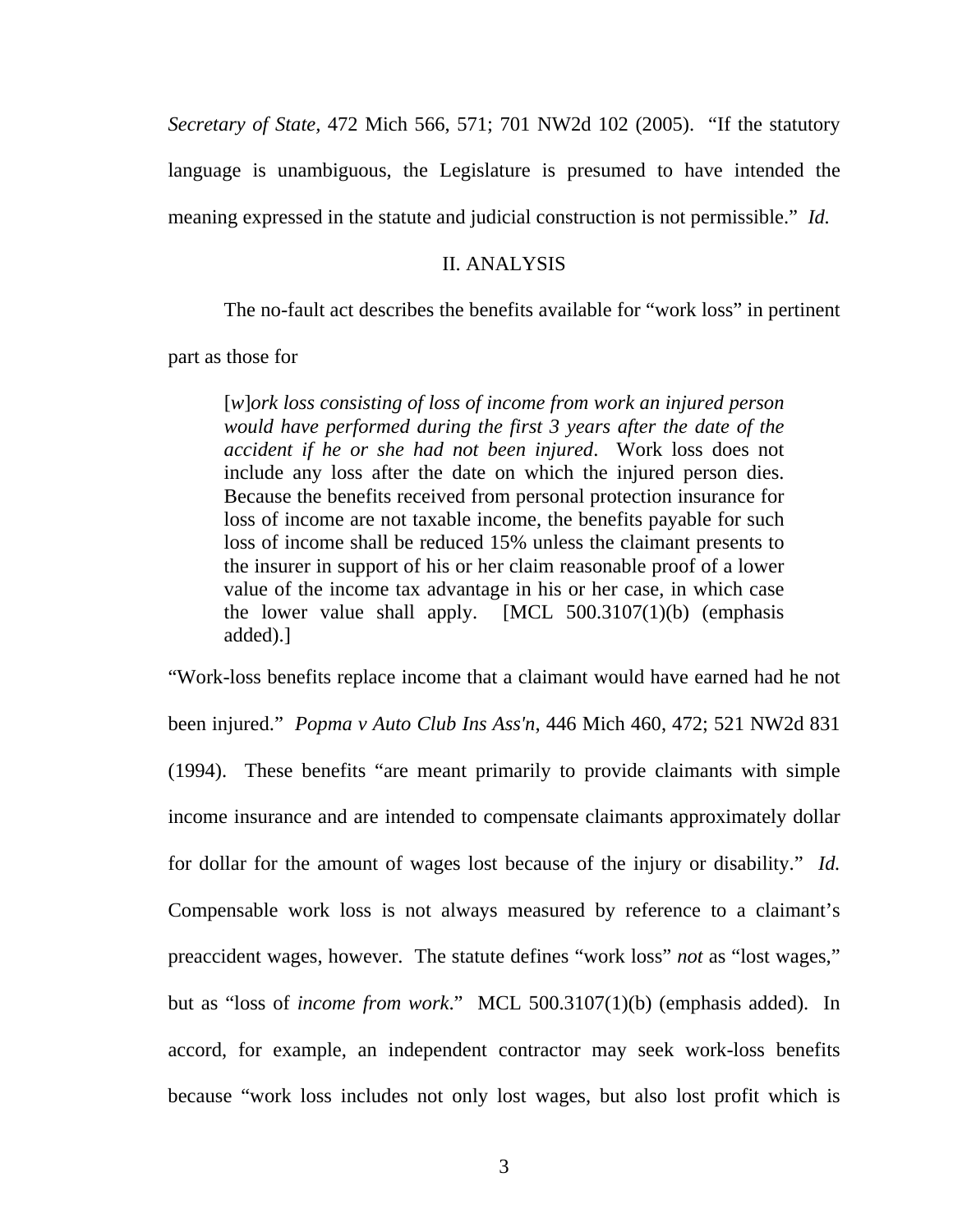cases, claimants are left to their proofs." *Popma, supra* at 472. A plaintiff "will attributable to personal effort and self-employment." *Kirksey v Manitoba Pub Ins Corp*, 191 Mich App 12, 17; 477 NW2d 442 (1991). Most significantly, "[i]n all not be allowed to manipulate the statutory scheme to avoid this burden of proof." *Id.* 

As noted, plaintiff is the sole shareholder and sole employee of an S corporation. Shareholders of a small-business corporation may elect for the corporation to be treated as an S corporation under subchapter S of the Internal Revenue Code. 26 USC 1361(a)(1); 26 USC 1362(a)(1). An S corporation is generally not taxed directly by the federal government. 26 USC 1363(a). Instead, its tax liabilities and deductions, including income and losses, pass through to the individual shareholders on a pro rata basis. 26 USC 1366. "The effect is to treat electing corporations more like partnerships, since partnership income flows through to the partners and is taxed accordingly." *Chocola v Dep't of Treasury,*  422 Mich 229, 236; 369 NW2d 843 (1985).

Plaintiff's corporation reported overall losses that exceeded plaintiff's wages in 2001, 2002, and 2003. He listed the corporation's losses on his personal income tax return. Accordingly, defendant offered as evidence the opinion of an accounting expert who concluded that, although plaintiff reported W-2 wages, he suffered no actual loss of income from work. Defendant argues that, under these circumstances, plaintiff should not be treated as a wage-earning employee of a distinct corporation. Rather, plaintiff's yearly income from work should be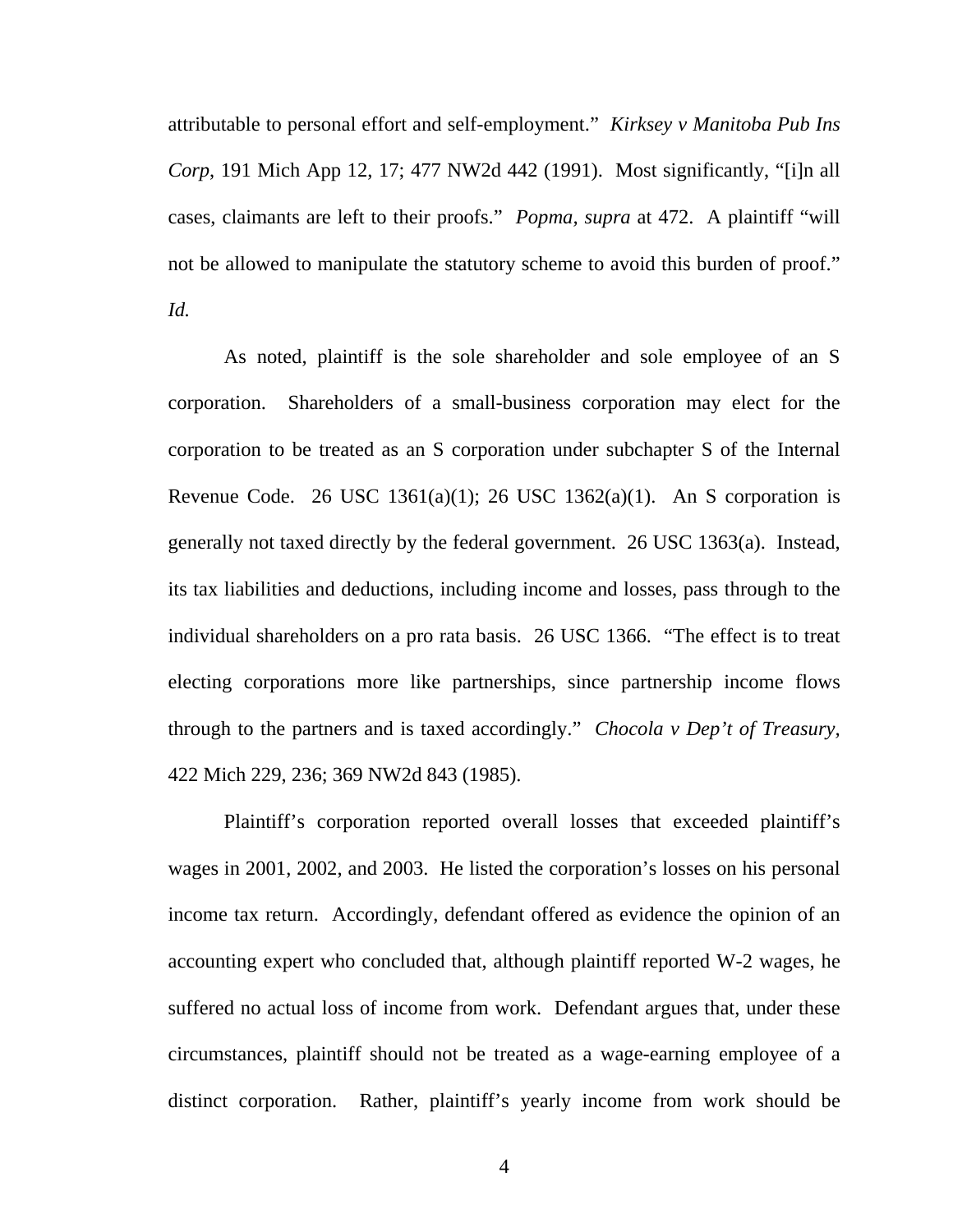calculated by subtracting his business expenses from his gross receipts, as was done in *Adams v Auto Club Ins Ass'n,* 154 Mich App 186; 397 NW2d 262 (1986)*.* 

As the majority explains, *ante* at 12, the *Adams* panel acknowledged that the "goal of the no-fault act is to place individuals in the same, but no better, position than they were before their automobile accident." *Adams, supra* at 193. It opined that the self-employed "plaintiff [could] not claim that his actual expendable income included even that income which he was required to pay out as business expenses." *Id.* Therefore, to avoid overcompensating the self-employed plaintiff in *Adams*, it was appropriate to conduct a factual inquiry into whether certain business-related expenses should be deductible for purposes of determining work-loss benefits. *Id.* at 193-194.

I agree with defendant and find *Adams* applicable. Here, plaintiff operated his business at a loss that exceeded his W-2 income, and he reported his corporate losses for tax purposes. Indeed, plaintiff and his wife had *no taxable income* in 2001, 2002, and 2003. Most significantly, plaintiff's work as the sole employee of his corporation resulted in *no income*—but only overall losses—to the corporation. The expert opinion offered by defendant, which recounted these facts and conclusions, created a genuine issue of material fact regarding whether plaintiff can establish *any* "loss of income from work an injured person would have performed . . . ." MCL 500.3107(1)(b). Put otherwise, defendant created a genuine issue of material fact with regard to whether plaintiff's W-2 wages constituted a correct measure of his loss of income from work.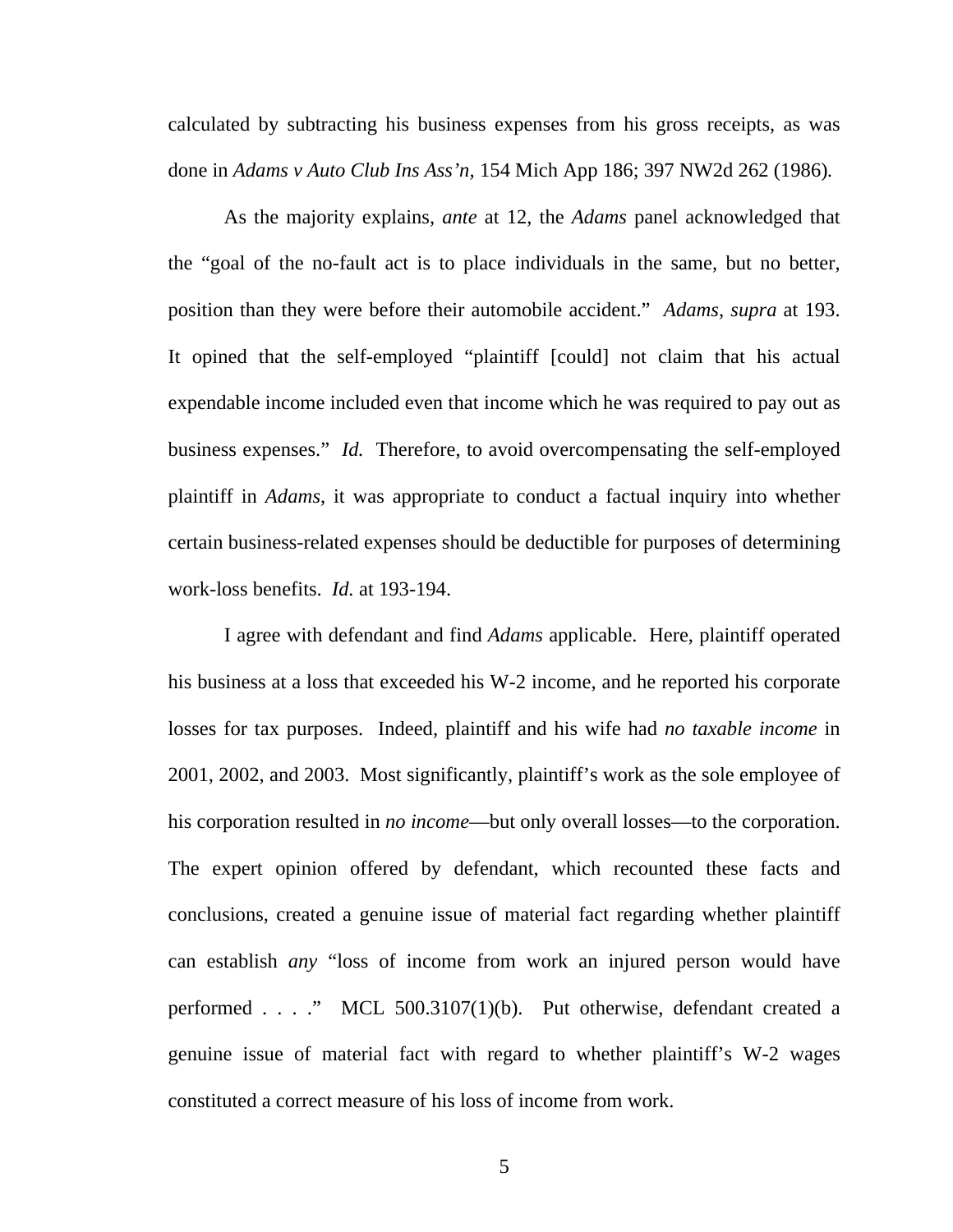In adopting the reasoning of the Court of Appeals in this case, the majority stresses that, to the contrary, plaintiff should merely be treated as any employee of a corporation that is operating at a loss. *Ante* at 6-7. But plaintiff cannot be compared directly to an employee of any corporation that is operating at a loss. Employees of subchapter C corporations receive real income, which is in no way offset by corporate losses, and must pay income taxes on their wages regardless of whether the corporation, itself, operates at a loss. Here, plaintiff used the S corporation's losses to offset his wages and, as a result, he was relieved from paying any federal income tax.

Further, this and other courts explicitly recognize the unique nature of S corporations, which are often more comparable to partnerships than to corporations. *Chocola, supra* at 243 ("Subchapter S corporations enjoy unique characteristics that provide a compelling analogy to partnerships, which produce apportionable business income in the hands of member partners . . . ."); *Tetlak v Village of Bratenahl,* 92 Ohio St 3d 46, 48; 748 NE2d 51 (2001) (stating that subchapter S "treat[s] corporate income, losses, deductions, and credits as if incurred by individual shareholders in a manner akin to the tax treatment of partnerships"), citing *Bufferd v Internal Revenue Comm'r*, 506 US 523, 524-525; 113 S Ct 927; 122 L Ed 2d 306 (1993). Shareholders of an S corporation are taxed on the basis of their pro rata shares of all items of corporate income and loss, regardless of whether the income or loss is separately computed. 26 USC 1366(a). Similarly, when it is necessary to compute a shareholder's annual gross income, it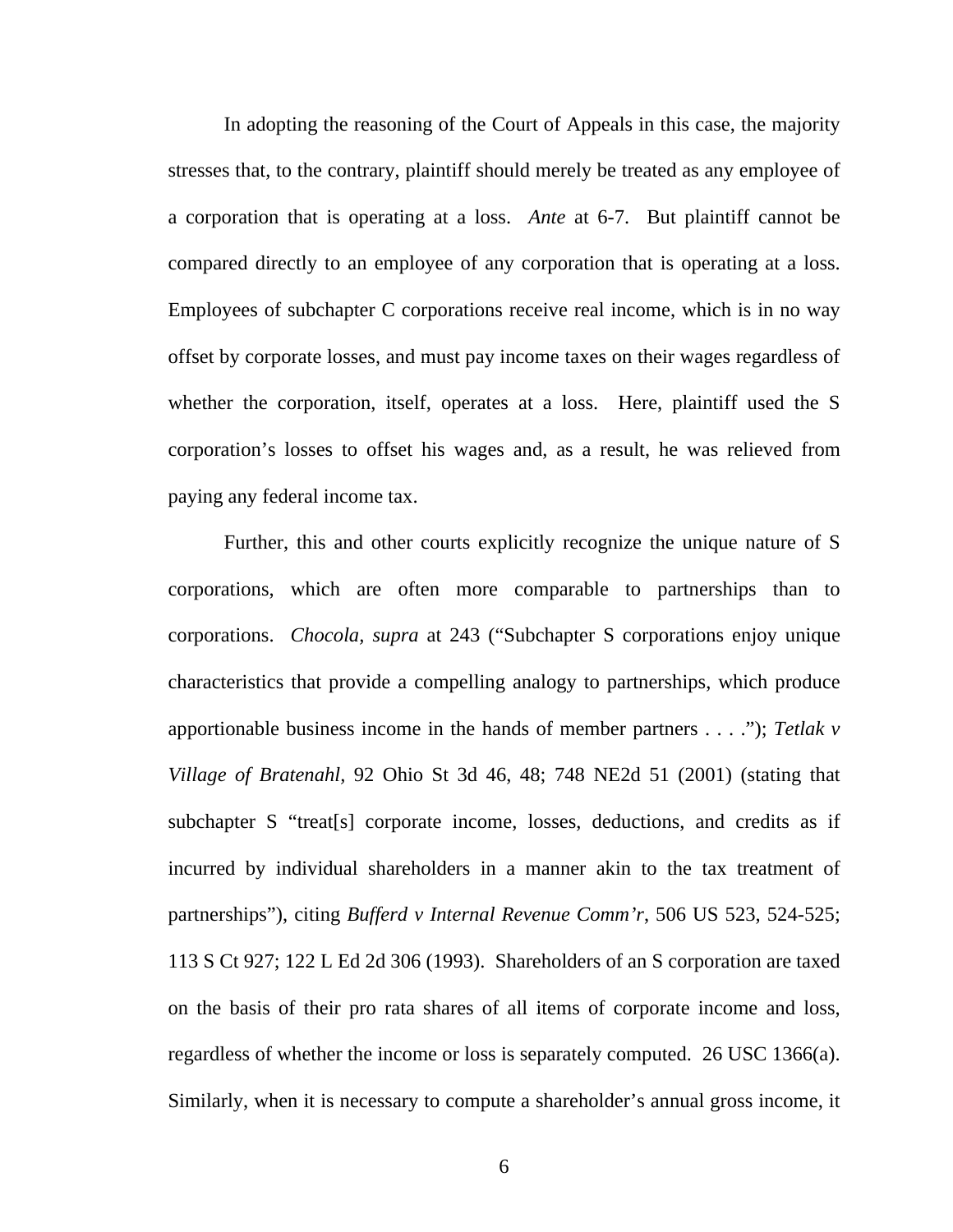essentially as if the S corporation were an individual. Therefore, shareholder is calculated as his pro rata share of the corporation's gross income. 26 USC 1366(c). As the Ohio Supreme Court observed in *Tetlak, supra* at 49*,* S corporations are not taxed as C corporations; rather, taxable income is computed income is characterized as if it originated from whatever source generated the income for the corporation. *Id.*; 26 USC 1366(b).

For these reasons, I conclude that a work-loss claim of a sole shareholder and sole employee of an S corporation is subject to a factual inquiry concerning the actual amount of lost income from work. In a given case, I may not disagree with the majority of my colleagues that the W-2 wages of an employee of an S corporation may be comparable to the wages of an employee of a C corporation and will be the appropriate measure of loss of income from work. The facts in *this*  case, however, reveal a sole shareholder operating his S corporation essentially as a sole proprietorship. *Here,* plaintiff does not offer a principled argument that his gross income and operating expenses fail to reflect the most accurate measure of his actual income from work. Rather, he advocates a rule treating W-2 wages as the measure of loss of income from work under all circumstances simply because he is an employee of a corporation.

By adopting such a rule, the majority treats otherwise similarly situated sole proprietors differently on the mere basis of whether they choose to incorporate. Further, contrary to the majority's assertion, *ante* at 8, I do not think that my position requires a "de facto piercing of the corporate veil" in any traditional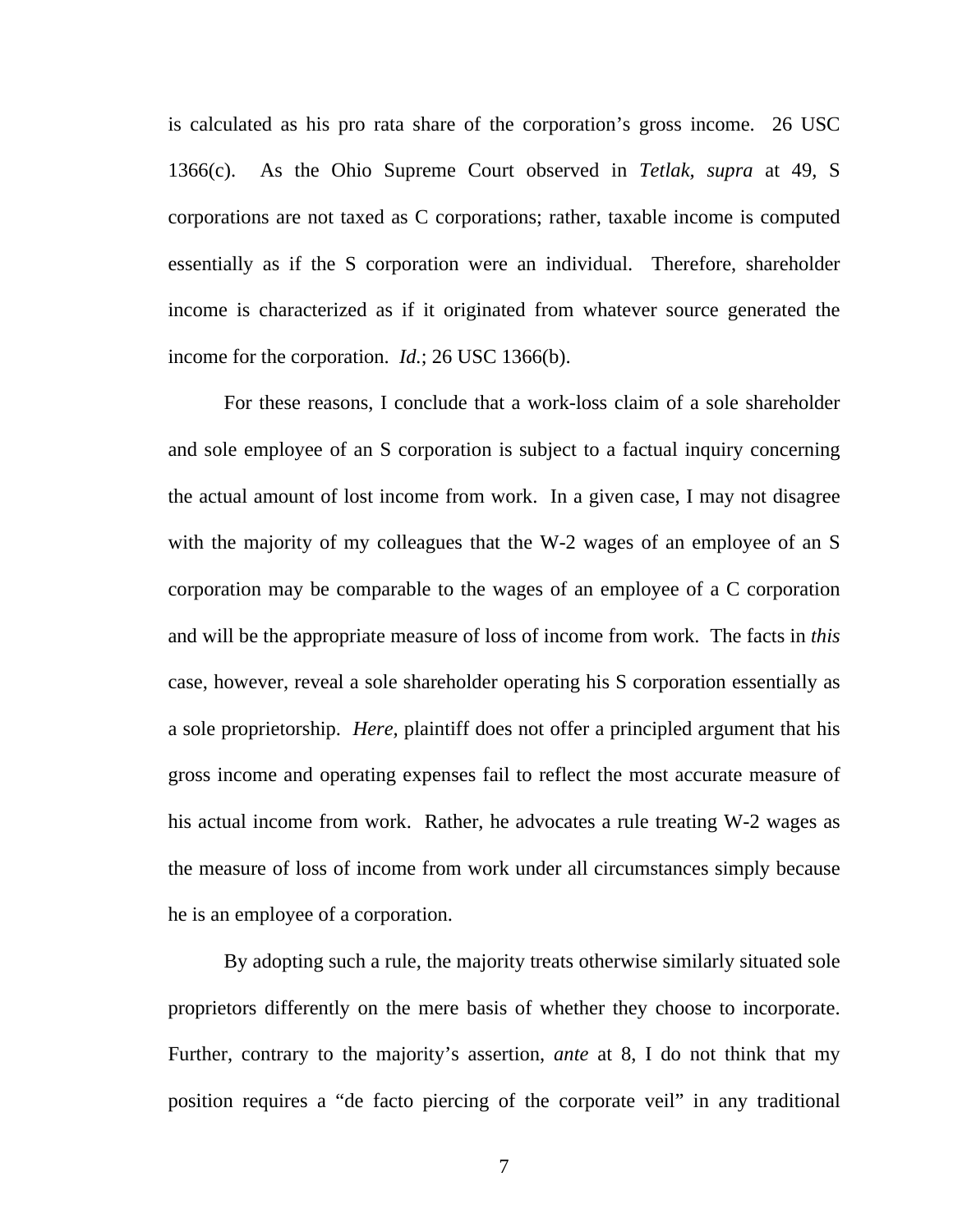sense. Rather, I recognize that plaintiff's profits or losses as the sole shareholder and sole proprietor of an S corporation may bear on whether he lost income from work as a matter of fact. Moreover, to any extent my view may be cast as requiring us to pierce the corporate veil, it is not at all clear that doing so would be inappropriate under these circumstances. As I have observed on more than one occasion, this Court has failed to establish clear standards for piercing the corporate veil. See *L & R Homes, Inc v Jack Christenson Rochester, Inc,* 475 Mich 853 (2006) (Corrigan, J., dissenting). As the Court of Appeals observed in *Kline v Kline*, 104 Mich App 700, 702-703; 305 NW2d 297 (1981), this Court has historically treated corporations and sole shareholders "as one for certain purposes," in part because the "fiction of a corporate entity different from the stockholders themselves was introduced for convenience and to serve the ends of justice, but when it is invoked to subvert the ends of justice it should be and is disregarded by the courts." "Each case involving disregard of the corporate entity rests on its own special facts." *Id.* at 703.<sup>1</sup>

<sup>&</sup>lt;sup>1</sup> The *Kline* Court's full discussion follows:

Complete identity of interest between sole shareholder and corporation may lead courts to treat them as one for certain purposes. *Williams v America Title Ins Co*, 83 Mich App 686; 269 NW2d 481 (1978). Where the corporation is a mere agent or instrumentality of its shareholders or a device to avoid legal obligations, the corporate entity may be ignored. *People ex rel Attorney General v Michigan Bell Telephone Co*, 246 Mich 198, 205; 224 NW 438 (1929). A court may look through the veil of corporate structure to avoid fraud or injustice. *Schusterman v*  (continued…)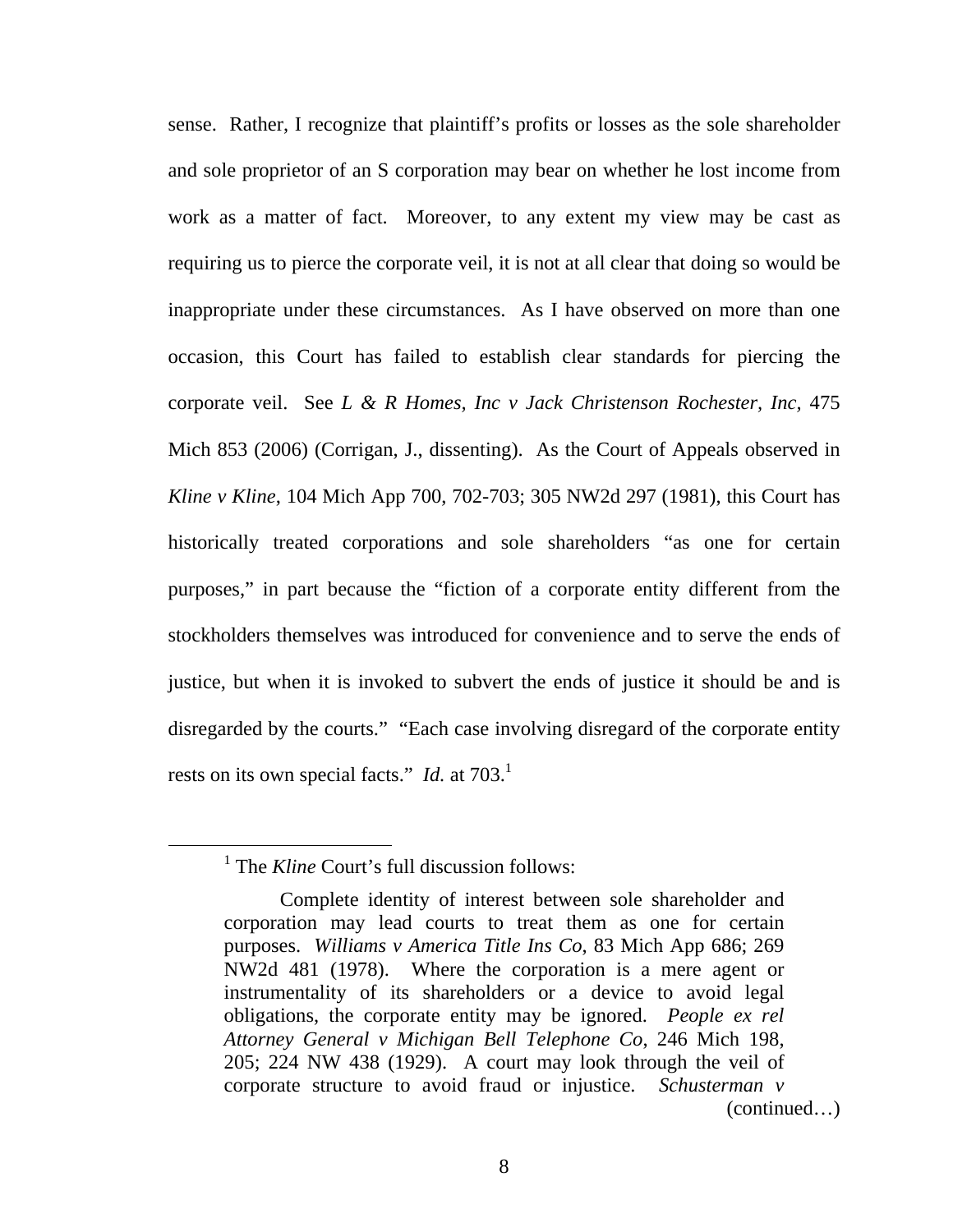Most significantly, a rule treating W-2 wages as the measure of loss of income from work under all circumstances is not consistent with the no-fault act's intent to compensate for the actual loss of work-related income caused by an accident. The no-fault act "is not designed to provide compensation for all economic losses suffered as a result of an automobile accident injury." *Belcher v Aetna Cas & Surety Co,* 409 Mich 231, 245; 293 NW2d 594 (1980). Michigan courts have consistently engaged in factual inquiries to determine the true measure of an injured person's compensable accident-related losses. For instance, in *MacDonald v State Farm Mut Ins Co*, 419 Mich 146, 150; 350 NW2d 233 (1984), the plaintiff's injuries from a car accident would have prevented him from working for a period of 28 months. During that period, however, he suffered a

<sup>(…</sup>continued)

*Employment Security Comm*, 336 Mich 246; 57 NW2d 869 (1953). The community of interest between corporation and shareholders may be so great that, to meet the purposes of justice, they should be considered as one and the same. *L A Walden & Co v Consolidated Underwriters*, 316 Mich 341, 346; 25 NW2d 248 (1946). When the notion of a corporation as a legal entity is used to defeat public convenience, justify a wrong, protect fraud or defend crime, that notion must be set aside and the corporation treated as the individuals who own it. *Paul v Univ Motor Sales Co*, 283 Mich 587, 602; 278 NW 714 (1938). The fiction of a corporate entity different from the stockholders themselves was introduced for convenience and to serve the ends of justice, but when it is invoked to subvert the ends of justice it should be and is disregarded by the courts. *Paul, supra*. A court's treatment of a corporate entity clearly rests on notions of equity, whether it is an action at law or at equity. Each case involving disregard of the corporate entity rests on its own special facts. *Brown Bros Equip Co v State Hwy Comm*, 51 Mich App 448; 215 NW2d 591 (1974). [*Id.* at 702-703.]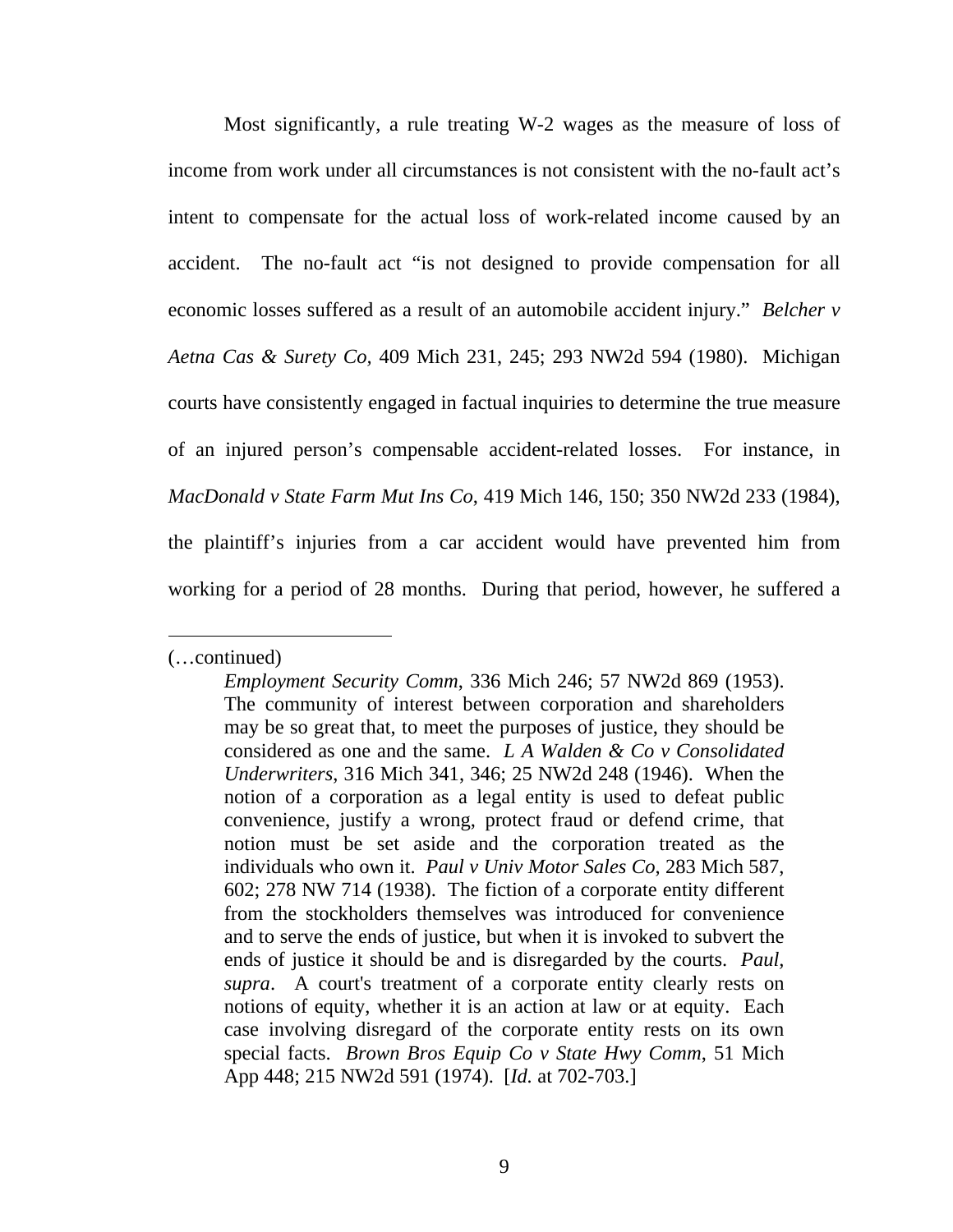heart attack that disabled him from work for an indefinite amount of time. *Id.*  This Court examined the language of former MCL 500.3107(b), a predecessor of MCL 500.3107(1)(b), both versions of which nearly are identical to  $\S$  1(a)(5)(ii) of the Uniform Motor Vehicle Accident Reparations Act (UMVARA). *Id.* at 151. We observed that, "by adopting the language of such a model act, it is evident that the Legislature 'was cognizant of, and in agreement with, the policies which underlie the model acts' language'." *Id.,* quoting *Miller v State Farm Mut Automobile Ins Co,* 410 Mich 538, 559; 302 NW2d 537 (1981). Accordingly, we found the comments to  $\S$  1(a)(5) of the UMVARA relevant to Michigan's act. *MacDonald, supra* at 151. The relevant comments read:

"Work loss", as are the other components of loss, is restricted to accrued loss, and thus covers only actual loss of earnings as contrasted to loss of earning capacity. Thus, an unemployed person suffers no work loss from injury until the time he would have been employed but for his injury. On the other hand, an employed person who loses time from work he would have performed had he not been injured has suffered work loss \* \* \*. Work loss is not restricted to the injured person's wage level at the time of injury. For example, an unemployed college student who was permanently disabled could claim loss, at an appropriate time after the injury, for work he would then be performing had he not been injured. Conversely, an employed person's claim for work loss would be appropriately adjusted at the time he would have retired from his employment." [*Id.*, quoting the comments to  $\S$  1(a)(5) of the UMVARA, found in 14 ULA 46-47.]

Both the clear language of former MCL 500.3107(b) and the comments to the UMVARA led the *MacDonald* Court to conclude "that work-loss benefits are available to compensate only for that amount that the injured person would have received had his automobile accident not occurred." *Id.* at 152. The plaintiff's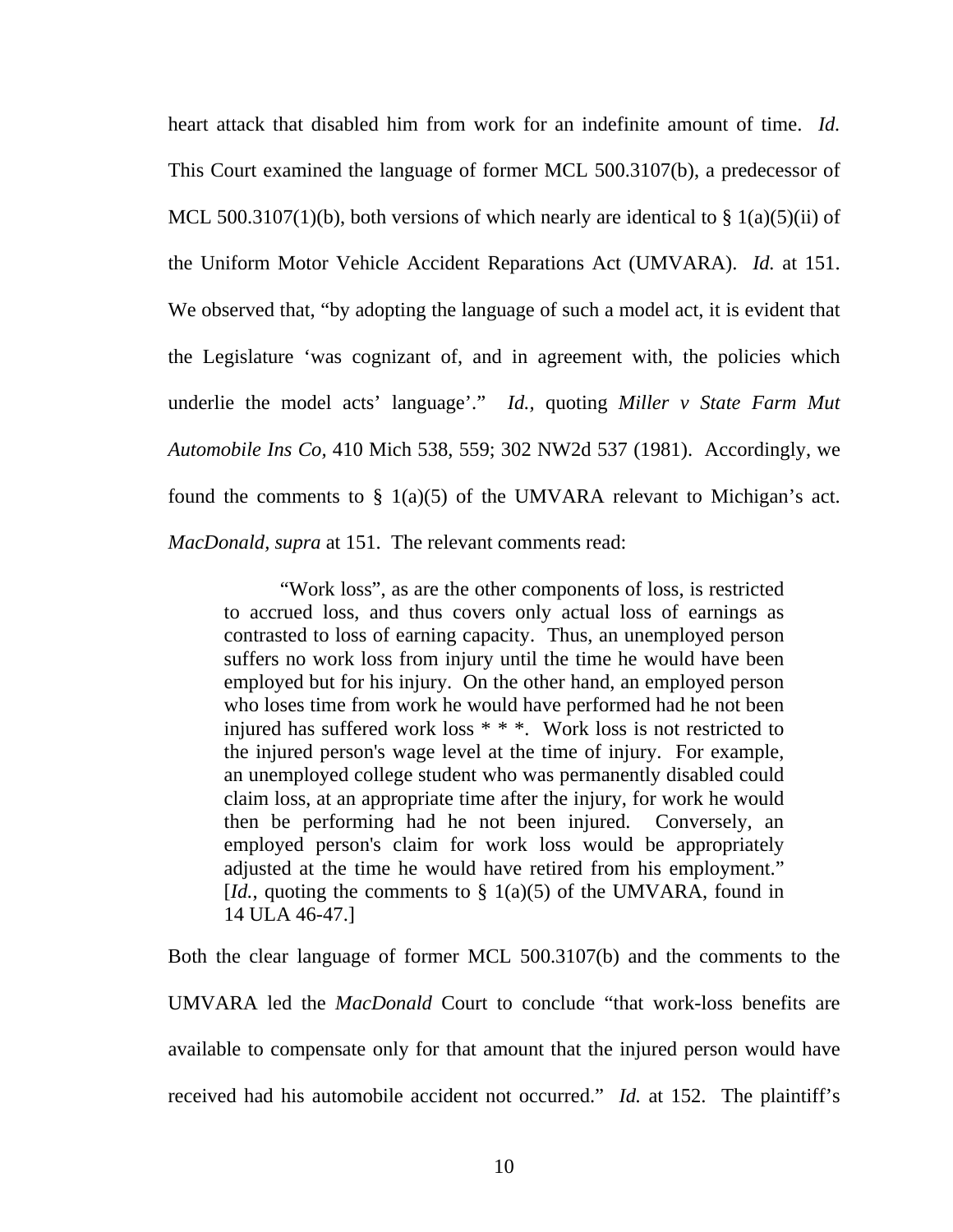loss benefits after that date under § 3107(b)." *Id.* The import of the *MacDonald*  wages before the accident were not an automatic, true measure of his ongoing loss. Rather, the plaintiff "would have worked and earned wages for two weeks, until the date of his heart attack. After that date plaintiff would have earned no wage even had the accident not occurred and, therefore, [he was] ineligible for work-Court's decision was to "allow insurers to use the act as it was intended and *avoid paying compensation not due the claimant*." *Id.* at 154 (emphasis added).

amount. *Id.* at 640. She alleged that, although her period of disability had ended, This Court employed similar reasoning, and relied on *MacDonald,* to hold in favor of the plaintiff in *Marquis v Hartford Accident & Indemnity (On Remand)*, 444 Mich 638; 513 NW2d 799 (1994). There, the plaintiff was injured in an accident and alleged that her resulting temporary injury caused her to lose her job. During her period of disability, her job was offered to a permanent replacement employee. She was then unable to find a job that paid a similar she qualified for full work-loss benefits during the statutory three-year period because, but for the accident, she would have remained employed in her previous position. *Id.* at 642. This Court agreed that, although the availability of lowerpaying work could be considered in terms of the plaintiff's obligation to mitigate her damages, she had created a genuine issue of material fact regarding whether the accident was the but-for cause of her loss of income at a higher wage. *Id.* at 649-650.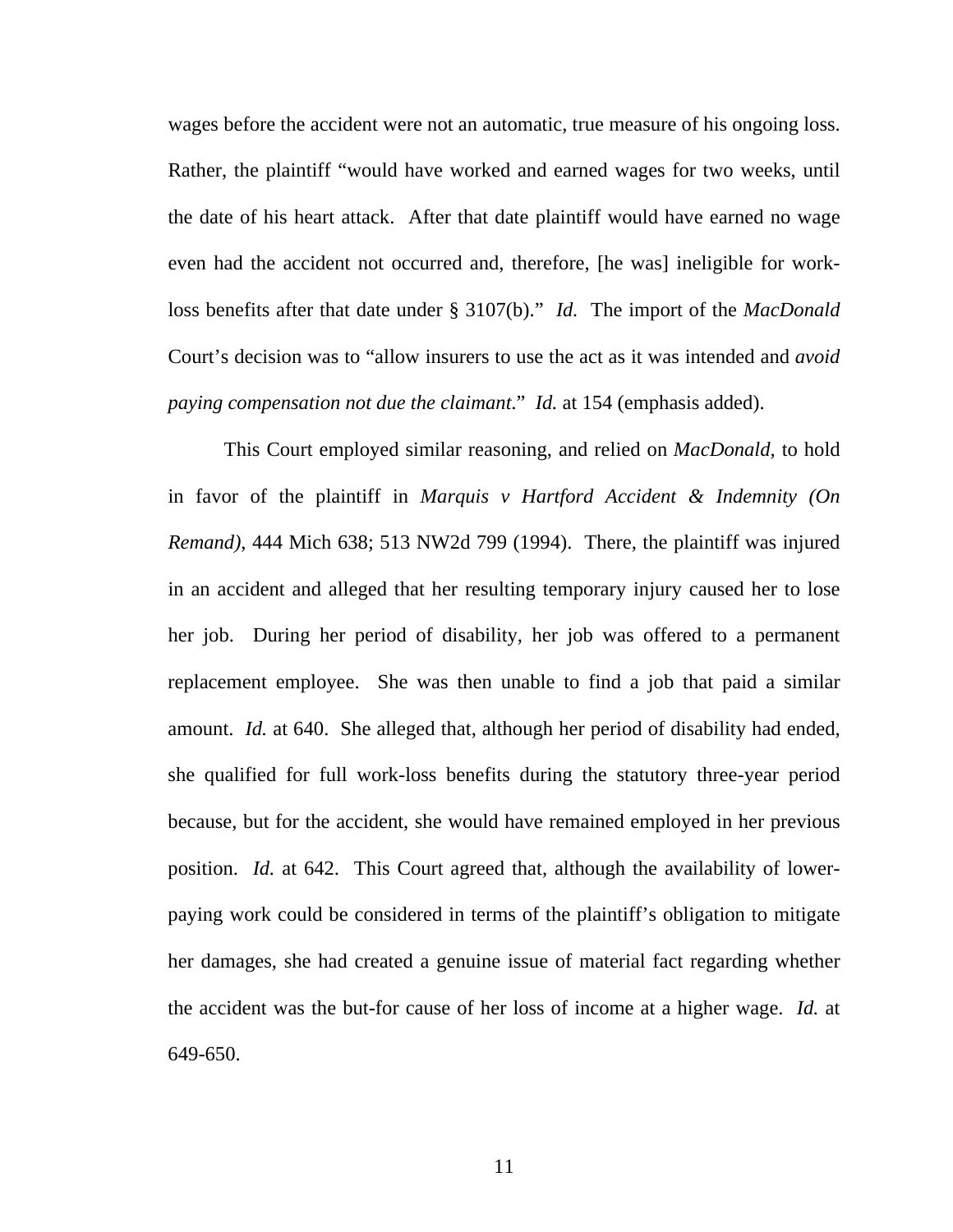In sum, this Court has consistently condoned careful factual inquiry regarding the true measure of actual income lost as a direct result of an automobile accident. I also find it striking that Justice Kelly herself employed reasoning similar to that of the *MacDonald* and *Marquis* courts as the author of the Court of Appeals opinion in *Kirksey.* In *Kirksey,* she was presented with a plaintiff independent contractor who was injured while working for a trucking company. *Kirksey, supra* at 13-14. At the time of his injury, the plaintiff had the option of working for a second trucking company, which guaranteed him more hours and pay, if the first company was unable to fulfill its promises of more hours and certain benefits. *Id.* at 13. The plaintiff claimed that, because the first company offered him reduced hours at the time of his injury, the amount of his loss of income from work should not have been based on his earnings at the time of the accident. Rather, because he would have returned to work full-time at the second company but for his accident, his benefits should have been based on his earnings during his previous work with the second company. *Id.* at 14. Judge Kelly recognized that wages alone are not always a measure of loss of income from work; rather, an independent contractor such as the plaintiff could seek work-loss benefits because "work loss includes not only lost wages, but also lost profit which is attributable to personal effort and self-employment." *Id.* at 17. I note that this comment directly reflects the comments to  $\S$  1(a)(5) of the UMVARA, which comments state, in part: "Work loss includes not only lost wages, but lost profit which is attributable to personal effort in self-employment (as distinguished from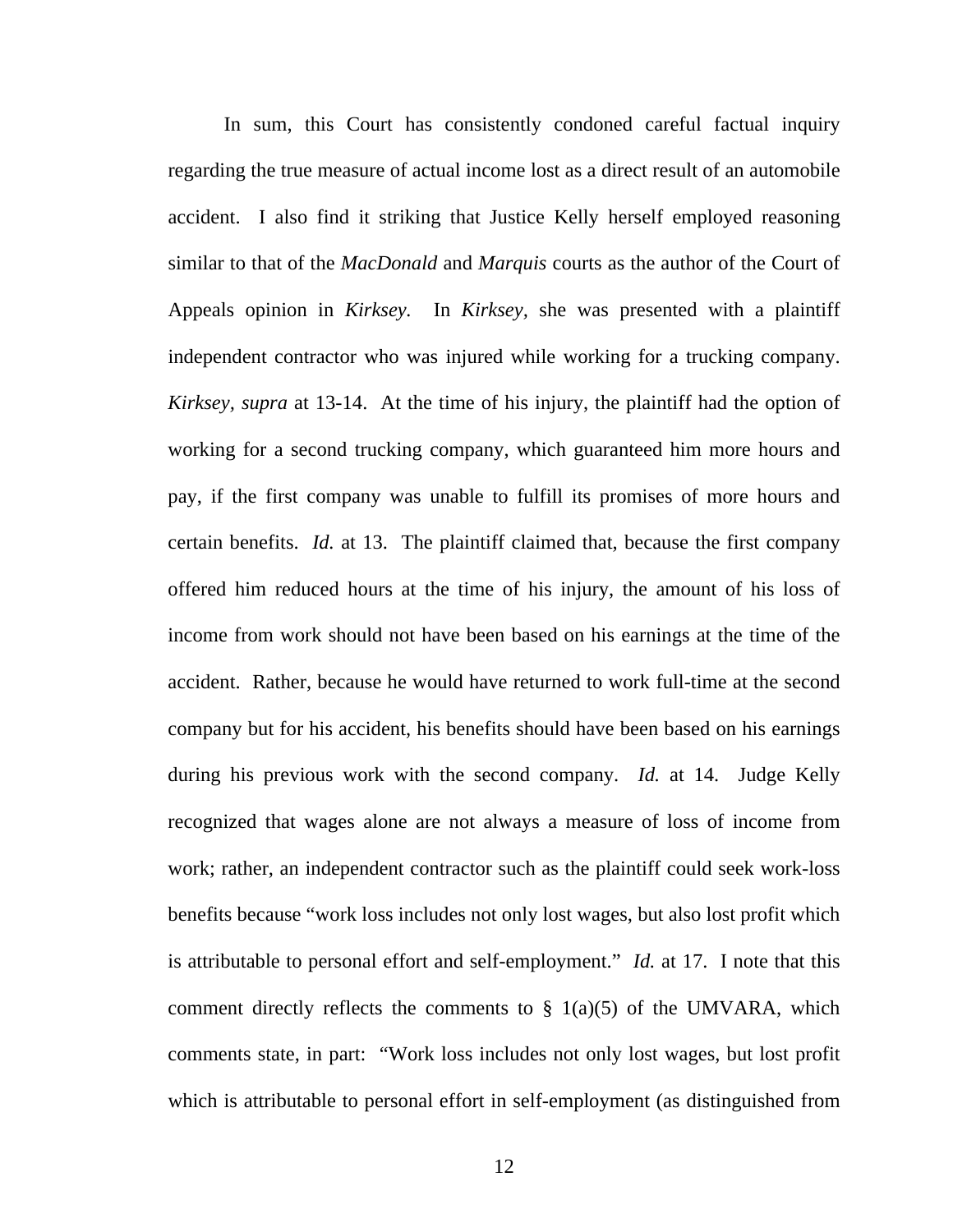profit attributable from investment) . . . . [T]he issue is *whether claimed work loss is justly attributable to the injury.*" 14 ULA 47 (emphasis added). In *Kirksey*, Judge Kelly held that the plaintiff's earnings at the time of his accident were not necessarily the true measure of his loss of income as a result of the accident. *Kirksey, supra* at 16. Rather, if a jury were to find that, absent his injury, the plaintiff would have earned a higher income from the second company, his loss of income from work might be premised on that higher income. *Id.* 

I am unable to square the majority's holding in this case with Michigan jurisprudence, including *MacDonald, Marquis,* and *Kirksey.* The clear import of the no-fault act and these cases interpreting it is that an injured plaintiff may recover work-loss benefits on the basis of his *actual* loss of income, as reflected by the factual record.<sup>2</sup> Accordingly, I cannot agree with the majority's decision to establish a rule that, just because a sole proprietor incorporates his business, he will be treated differently than a sole proprietor with the same actual income and

 $2^2$  Because actual loss as a matter of fact is the central inquiry, Justice Kelly's attempt in her concurring opinion to distinguish the *Kirksey* plaintiff on the basis that he was an independent contractor, *ante* at 1, is inapposite. Further, a hypothetical example involving an independent contractor illustrates my overall point. What if an independent contractor, such as the one in *Kirksey,* chooses to incorporate and file as an S corporation for tax or liability reasons, thereby becoming the sole shareholder, sole proprietor, and sole employee of a company that hired out his services? As a factual matter, how would his actual income earned from work change as a mere result of his changing his legal status? Why would his actual W-2 wages automatically become a more accurate measure of his income upon incorporation?